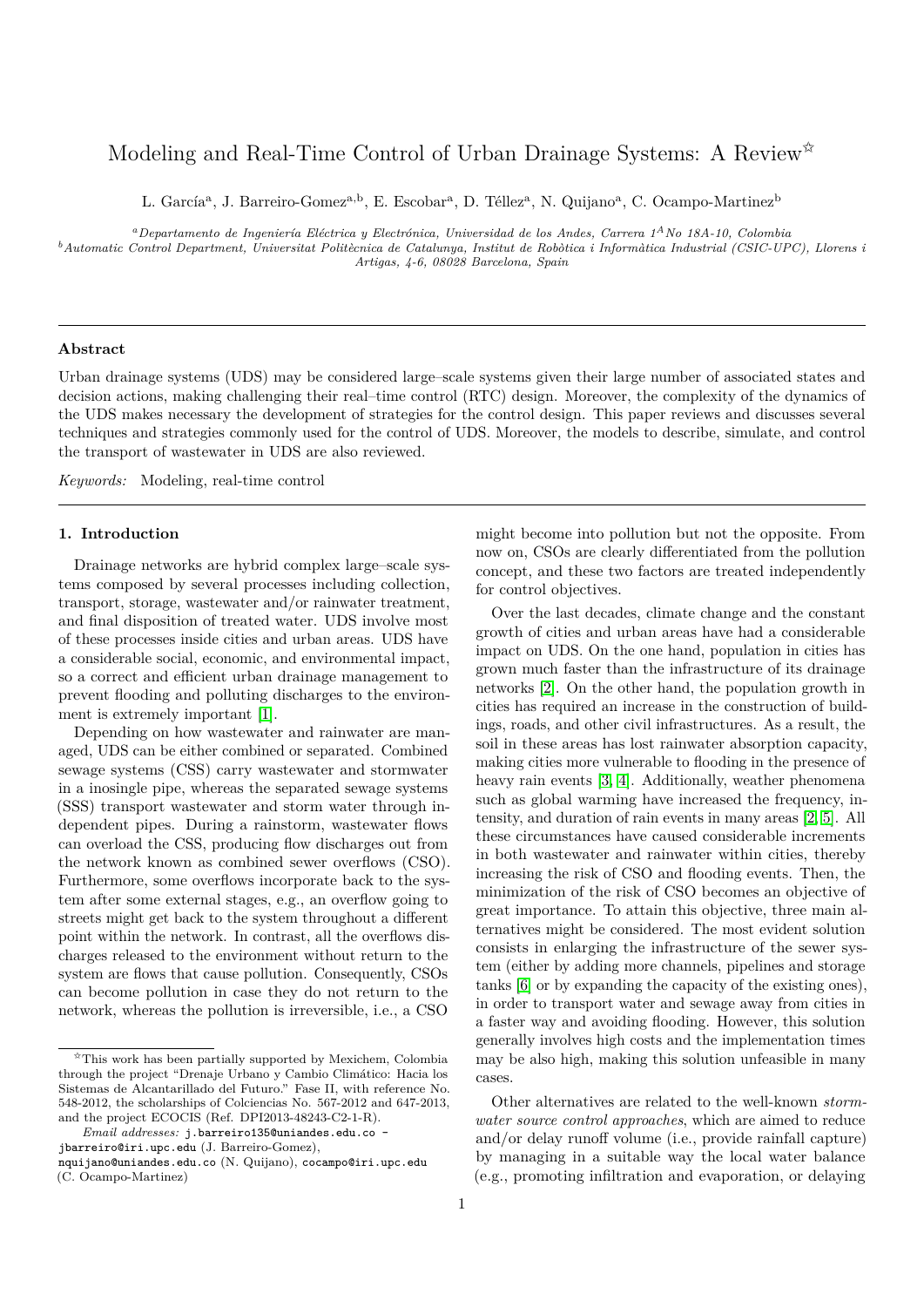the runoff by means of green roofs). Source control options (e.g., pervious paving, pervious pecks, rainwater re-use) can be complemented by the proper management of green infrastructures (e.g., parkland, forests, wetlands, greenbelts, floodways) [\[7\]](#page-13-6). Notice that techniques based on stormwater source control options might be effective according to the time scale considered and the dimension of the whole system. Their implementation should be analyzed according to the particular methodology, which in turn determines the associated costs with respect to the achieved goals [\[8,](#page-13-7) [9\]](#page-13-8). The previous discussion leads to the latter alternative, which consists in the reduction of the number and magnitude of overflows in UDS through an efficient management of the sewer system using the already existing infrastructure, requiring none or minimal volumetric expansion of the system. Such objective can be achieved by applying intelligent control systems to handle the UDS [\[10,](#page-13-9) [11\]](#page-13-10).

Control of UDS can be performed either off–line (static rules) or on–line (real–time varying control actions). Due to the dynamic nature and complexity of drainage systems, as well as the dynamic loading conditions under which UDS operate, off-line control may not be the most appropriate option to be considered. Therefore, a dynamic control based on real-time information is necessary, then real–time control (RTC) appears as a suitable alternative to operate and manage UDS [\[12,](#page-13-11) [13\]](#page-13-12). The application of RTC to UDS has been studied by several researchers over the last years. Studies have shown that RTC is a reliable and cost-effective solution that improves the performance of UDS and that helps UDS to achieve operational objectives in a better way [\[14,](#page-13-13) [15,](#page-13-14) [16\]](#page-13-15).

This paper presents a literature review of the main modeling and RTC techniques applied to UDS. A review of the main modeling approaches adopted for UDS is shown, a classification criterion is proposed, and the software tools (oriented to control and simulation) are also presented.

The remainder of the paper is organized as follows. Section [2](#page-1-0) describes the characteristics of RTC when it is applied to UDS, and introduces some of the most used RTC techniques for these systems. Subsections [3.1](#page-9-0) and [3.2](#page-11-0) deal with the principal modeling approaches used to describe, simulate, and control UDS. Subsection [3.3](#page-12-0) presents some of the main software tools to simulate and control such hydraulic systems. Finally, a discussion based on the literature review, and concluding remarks are shown in Section [4.](#page-13-16)

## <span id="page-1-0"></span>**2. Real-Time Control of Urban Drainage Systems**

UDS can be controlled in real time if process variables of the system are monitored and continuously used to operate actuators [\[16\]](#page-13-15). RTC algorithms consist of sets of rules that determine the control actions, which are taken in response to the current states of the sewer network [\[17\]](#page-14-0).

The first RTC prototype for UDS was implemented at the end of the 1960s in Minneapolis–St. Paul (United

States) [\[13\]](#page-13-12). Thenceforth, an increasing number of RTC strategies have been designed, simulated, and implemented for UDS all over the world, especially in Europe and North America.

Historically, the main objective in the application of RTC to UDS has been the reduction of volume in tanks and/or the total CSO, without having to make a volumetric extension of the already existing system [\[13\]](#page-13-12). Other objectives commonly taken into account include prevention of urban flooding and minimization of operational costs. More recently, further control objectives regarding water quality and pollution loads have also been considered. RTC algorithms may pursue more than one of these objectives simultaneously by using *multi–objective* control strategies. Additionally, operational objectives may change depending on the states of the UDS. This can be the case in countries where there are seasons or with large variations of the weather, where dry and wet seasons have quite different conditions.

It has been shown that the application of RTC techniques is a solution that allows the reduction of CSO volumes, among other benefits that, at the end, improve the performance of UDS [\[16,](#page-13-15) [18\]](#page-14-1). The two main reasons of why RTC improves the operation of the existing UDS are [\[13\]](#page-13-12):

- 1. Most parts of the UDS are historically designed according to static rules. However, the whole system is operated under dynamic loading conditions.
- 2. Climate change makes necessary to adapt sewer systems, which have a life expectancy of tens of years, to new loading situations. Singular climatic phenomena and problems such as global warming increase the urgency on real–time automatic operation.

RTC implementation includes several aspects such as hydraulics, instrumentation, remote monitoring, process control, software development, mathematical modeling, organizational issues, and forecasting of rainfall and/or flows. Implementation of all these aspects may be quite expensive, depending on the nature of each system. For this reason, RTC potential and benefits in an UDS must be identified before any implementation to justify the corresponding investments.

There is not a single criterion to determine whether or not an RTC implementation is suitable for a given UDS. In addition, there are some challenges that the application of RTC should face. These challenges that are considered in the decision–making process are [\[17\]](#page-14-0):

1. On-line measurements are the foundation of the RTC system. Processes that are unable to include monitoring sensors may not be suitable for the implementation of RTC. It is also important to determine whether the RTC system will use existing and already installed instrumentation, or if mostly new instruments are needed. Also, how well the processes are established, and the funding for maintaining those instruments.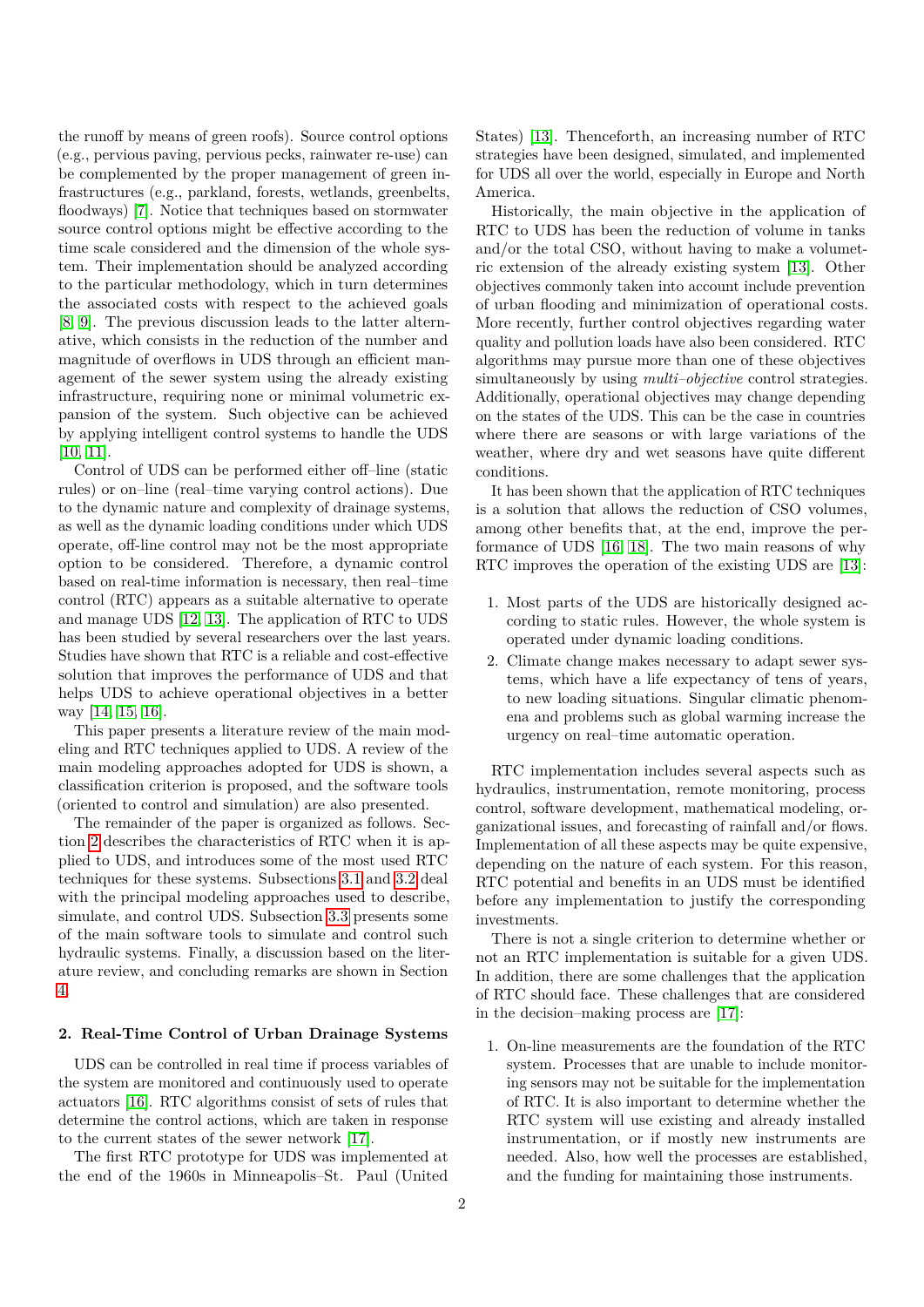- 2. Size of the system (normally of large–scale nature), overall hydraulic conditions, and dynamics of the sewer network.
- 3. Topology of the UDS and the general flow pattern (*looped* flow with many interconnections or *dendritic* flow pattern without many interconnections).
- 4. On–line storage possibilities, including the location of the major storage spots in the network and system topology (centralized and/or distributed/decentralized).
- 5. Organizational issues, including in–house expertise and available resources for the hydraulic modeling, RTC development and implementation, and future maintenance/support of the RTC module.
- 6. Overall information technology maturity of the organization interested in implementing RTC, i.e., how stable the SCADA (Supervisory Control and Data Adquisition) system is.
- 7. Number, complexity, flexibility, and operational experience with the actuators (e.g., gates, valves).

Efforts have been made to establish basic standard aspects to be taken into account when considering RTC implementation. One example of this is the working group in RTC of the German Association for Water, Wastewater and Waste (DWA in German), which prepared a guideline document on how to plan the RTC systems for urban drainage catchments (DWA M180) [\[19\]](#page-14-2). Software tools have also been designed to help in this decision process, e.g., the planning tool named PASST (Planning Aid for Sewer System RTC) [\[19,](#page-14-2) [20\]](#page-14-3). Furthermore, the essential components of a RTC system such as sensors, automated gates, and some strategies are described in [\[21\]](#page-14-4).

There are numerous and quite different types of RTC strategies, and there are also many ways to classify them. Five different ways to classify RTC algorithms found in the literature are presented next.

The literature distinguishes between RTC strategies that are model–based and those that are not [\[17\]](#page-14-0). Among the most used control strategies for UDS, there are control strategies based on the system model such as model predictive control (MPC) and the linear quadratic regulator (LQR). This type of algorithms require a mathematical model that suitably describes the dynamical behavior of the plant. On the other hand, some decision–making strategies do not require a model of the system, but a complete knowledge on the system behavior. In general, this knowledge is hard to obtain. Some examples of these strategies are fuzzy–logic control (FLC) and rule–based control (RBC).

Another way to classify RTC strategies is into control algorithms based on optimization versus algorithms that use automated rules (rule–based algorithms) [\[17\]](#page-14-0). Rule– based systems consider the possible scenarios that can occur during the operation of the system, and have rules to determine the appropriate control actions. These kind of systems are usually easy to understand by the operators [\[17\]](#page-14-0). In contrast, optimization–based algorithms usually demand more computational efforts and a mathematical

representation of the system dynamics, but they are less dependent on the expert knowledge about the system, and these algorithms can generate control actions that produce an optimal performance.

Regarding the complexity of an RTC system, distinctions of the *class* or *level* of control implemented in UDS can be made [\[14,](#page-13-13) [16,](#page-13-15) [17,](#page-14-0) [18,](#page-14-1) [19,](#page-14-2) [22,](#page-14-5) [23,](#page-14-6) [24\]](#page-14-7). If the actuators are not remotely operated from a central control room, then the system is operated at a local level. On the other hand, the system is operated in a global control level when sensors communicate their data to other places of the system. There are many different configurations and communication architectures for this kind of control.

One of the most commonly used configurations of global control is the centralized control, in which a central control room receives all the measurement data from local sensors and centrally operates the actuators in a coordinated way. Consequently, the local control scheme may represent a more suitable solution in cases where there are few actuators in the system, but if the system is more complex or if all actuators have to be operated jointly, then the global control level is required [\[16\]](#page-13-15).

In large–scale and complex systems, it is common to have both global and local levels of control. In this case, there can be up to three control levels. Firstly, there is a management level that provides the operational objectives and the performance index for the control system. Then, the global control level takes this information into account to produce the set–points for the local controllers, which are placed at different parts of the system. At the global control level the information from the system is gathered, including measurements at different points of the drainage network and measurements of disturbances of the system such as rain events (if available). Finally, the local control level receives the set–points, and operates the actuators accordingly [\[11\]](#page-13-10). This hierarchical structure is discussed in Section [3.](#page-8-0)

Distinctions between reactive systems and predictive systems can also be made. Reactive systems react to current (and possibly past) external events. Differently, predictive systems have forecasting mechanisms and methodologies to estimate future events, and take them into account to choose a control action. The addition of forecasting mechanisms in control systems may improve their performance, but it would add complexity to the mechanisms, since additional calculations and computations are required [\[17\]](#page-14-0). In the case of UDS, forecasts of variables such as rainfalls may give important and useful information about the system, although it might be deteriorated with the length of the forecasting horizons. For these reasons, benefits over the simpler reactive system should be identified in order to justify the increase of complexity and the expense of implementing forecasting.

The type of controlled variables is also an important criterion to classify RTC algorithms. Regarding this, the literature distinguishes between three different types of RTC: volume–based RTC, pollution–based RTC (PBRTC),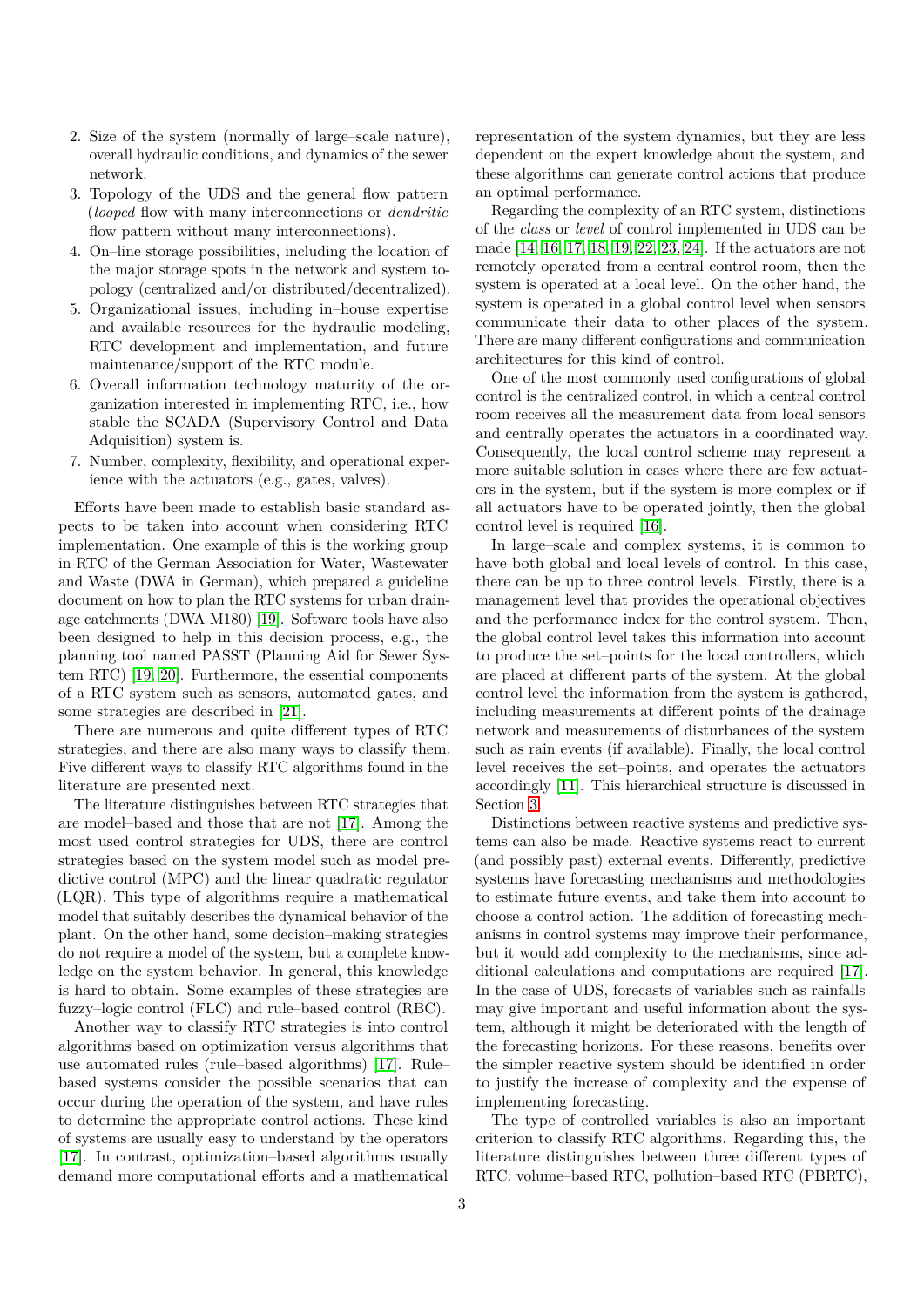and water quality–based RTC (WQBRTC) [\[13\]](#page-13-12). Most RTC for UDS developed projects have focused only on waste– water volumes (volume–based RTC). In the last decade, the other two approaches have been taken more into account. Both PBRTC and WQBRTC require knowledge of the dynamics, not only the sewer network, but also about the waste–water treatment plant (WWTP) and the water bodies where the sewage is released. This means that an integrated model of the whole sewerage system is needed [\[16,](#page-13-15) [25,](#page-14-8) [26\]](#page-14-9).

According to the mentioned classifications, and depending on the selected type of RTC strategy, different components are required for control implementation in UDS. Table [1](#page-3-0) shows some of the components needed for the implementation of different control schemes in sewer systems. A detailed description of the measurement and control components used for applying RTC to UDS can be found in [\[27\]](#page-14-10). Once the generality of RTC has been presented, then the most used RTC techniques are introduced.

<span id="page-3-0"></span>

|          |  |  | Table 1: Components required for different control configurations |
|----------|--|--|-------------------------------------------------------------------|
| $[17]$ . |  |  |                                                                   |

| <b>CONTROL</b><br><b>MODEL</b> | Instrumentation | Programmable logic controller | $\mathbf{SCADA}/\ \textbf{communic}.$ | Central SCADA server | Active operator | Central RTC server | Rainfall forecasting | On-line model |
|--------------------------------|-----------------|-------------------------------|---------------------------------------|----------------------|-----------------|--------------------|----------------------|---------------|
| Local manual                   |                 |                               |                                       |                      |                 |                    |                      |               |
| control                        |                 |                               |                                       |                      |                 |                    |                      |               |
| $\overline{\text{Local}}$      |                 |                               |                                       |                      |                 |                    |                      |               |
| automatic                      |                 |                               |                                       |                      |                 |                    |                      |               |
| control                        |                 |                               |                                       |                      |                 |                    |                      |               |
| Regional                       |                 |                               |                                       |                      |                 |                    |                      |               |
| automatic                      |                 |                               |                                       |                      |                 |                    |                      |               |
| control                        |                 |                               |                                       |                      |                 |                    |                      |               |
| Supervisory                    |                 |                               |                                       |                      |                 |                    |                      |               |
| remote                         |                 |                               |                                       |                      |                 |                    |                      |               |
| control                        |                 |                               |                                       |                      |                 |                    |                      |               |
| Global                         |                 |                               |                                       |                      |                 |                    |                      |               |
| automatic                      |                 |                               |                                       |                      |                 |                    |                      |               |
| rule-based                     |                 |                               |                                       |                      |                 |                    |                      |               |
| Global                         |                 |                               |                                       |                      |                 |                    |                      |               |
| automatic                      |                 |                               |                                       |                      |                 |                    |                      |               |
| optimization                   |                 |                               |                                       |                      |                 |                    |                      |               |

## *2.1. Heuristic Algorithms*

The main characteristic of heuristic algorithms is that these techniques are purely based on experience (knowledge already acquired). This means that a dynamical model of the system is not required to design the controller. In addition, the heuristic nature of these algorithms causes that any computed solution cannot guarantee optimality. Heuristic algorithms are usually developed to have low complexity, and they are generally used for systems that are quite complex to model [\[28\]](#page-14-11).

In the case of UDS, the design of RTC based on heuristic algorithms does not need a control-oriented model of the system. However, simulation-oriented models<sup>[1](#page-3-1)</sup> of the UDS are desired in order to evaluate the performance of these controllers, before their real implementation. Additionally, once these controllers are designed, they can be tuned. Then, an adequate simulation-oriented model helps in the improvement of the control performance.

One of the most broadly RTC heuristic algorithms used in UDS over the last decades is the rule–based control [\[30\]](#page-14-12). A particular rule-based strategy, known as fuzzy-logic control, has gained popularity in the application to UDS. A brief description of both conventional rule-based control strategies, and fuzzy-logic control is presented next.

## *2.1.1. Rule-Based Control (RBC)*

Conventional RBC is one of the simplest RTC strategies that have been used in UDS. RBC for real–time flow control has been widely used in several UDS over the last decades. Hydraulic conditions, in a sewer system or in a WWTP, are important for the control of the system and the control actions must consider them. Therefore, the mentioned conditions are taken into account in the control system by using a large number of rules. For example, the CSO of a tank can be adjusted as a function of the water level in the storage tank as in [\[30\]](#page-14-12).

RBC strategies are generally established off–line. This means that the control rules are specified before the process starts and they are represented in a way that allows a quick selection of the control actions, depending on the current state of the system. Examples of this kind of representations include "if–then" rules (where the "if" part depends on the current state of the system known as antecedent; and the "then" part represents the corresponding control action known as consequent), scenarios, and decision matrices correspond to a list of all possible combinations of inputs and current state variables in the process, relating them to the appropriate control actions [\[31\]](#page-14-13). Even if the rules of

<span id="page-3-1"></span><sup>1</sup>According to the literature (see, e.g., [\[29\]](#page-14-14), among others), system models might reproduce their behavior with a desired accuracy, which is related to the complexity and manipulability of such models. Therefore, simulation-oriented models are only used for simulation purposes. On the other hand, control-oriented models (COM) are established to design model-based control strategies. Given that they should be used several times for complex computations, these COMs should be simpler and less accurate than the simulation-oriented models.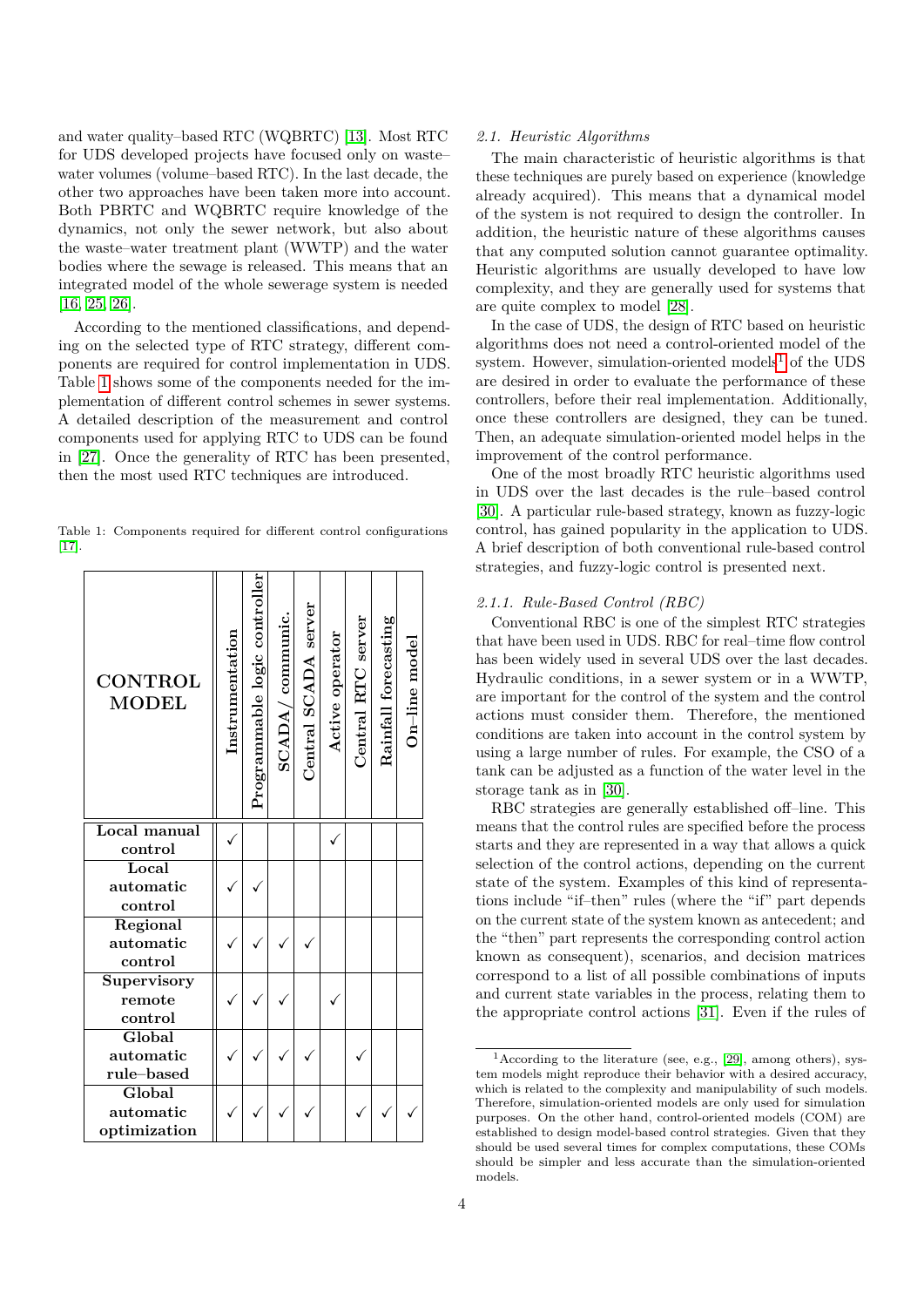the control strategy are previously defined (off–line) and do not change, control actions depend only on the current state of the UDS at each time. Therefore, RBC computes the control action quickly and it can be considered as RTC.

Despite being one of the simplest RTC algorithms to implement, understand, and operate, RBC has some disadvantages. First of all, there is not a conventional methodology to establish the control rules for RBC. Rules are usually set by using the available expert knowledge about characteristics of the system and its behavior, so both the quality and performance of the rules and the controller highly depend on this expertise. Moreover, the expertise about the system may be obtained from the dynamical behavior of a model, i.e., the development of rules can be made by using a model of the system. Additionally, for large and complex systems the strategy may demand a huge number of rules and scenarios.

Briefly, the design of these rules depends on how the system behaves. An example of a rule might be as follows: "If a tank is close to be filled up, then all the inflows of the tank should be decreased in order to avoid an overflow".

#### *2.1.2. Fuzzy–Logic Control (FLC)*

Instead of conventional RBC systems, it is possible to use control strategies based on fuzzy logic. Fuzzy–logic control (FLC) is a control technique derived from fuzzy set theory. In contrast with classical binary logic where the variables can only have two values ('0' or '1') where Boolean algebra is used, variables in fuzzy logic are allocated to so–called degrees of membership ranging between 0 and 1, where the Kleene and D'Morgan algebras can be used to formalize mathematically the fuzzy rules [\[32\]](#page-14-15).

FLC combines simple rules of an expert system with a flexible specification of output parameters. Conventional controllers adjust the control sizes of the system based on a set of differential equations that represent a model of a dynamical system. In fuzzy controllers, the control values are obtained on the basis of fuzzy rules, which are similar to the model of human reasoning [\[33\]](#page-14-16).

The way in which fuzzy controllers produce control actions can be summarized in three steps. In the first step, scalar inputs are transformed into memberships of fuzzy sets by *fuzzifying* functions. This information is then given to the inference engine. Finally, the membership values are transformed into required scalar output variables by a *defuzzification* step [\[30\]](#page-14-12). This process requires that the fuzzy functions are already defined, in order to establish the degrees of membership of the inputs. FLC has been studied for reduction of CSO in UDS, and also for the control of WWTP [\[34\]](#page-14-17).

The controllers of conventional RBC and FLC are different in many ways. Even the use of an identical rule base for both systems leads to different inference values [\[30\]](#page-14-12). The RBC and FLC have been studied in several applications involving UDS. In [\[35\]](#page-14-18), a rule–based fuzzy algorithm is used to reduce overflows and the volume of CSO in the UDS of Wilhelmshaven (Germany), achieving both control

objectives. In [\[36\]](#page-14-19), rule–based and fuzzy principles are used in Taiwan for the control of pumping operations in Taipei City sewage system, achieving a more effective draining of rainwater in order to avoid flooding in the city. Other applications of heuristic RTC techniques in UDS include the use of fuzzy expert systems to establish rehabilitation priorities of UDS in Laval (Canada)[\[37\]](#page-14-20), and the use of FLC in urban drainage tunnels with nonlinear dynamics and random interferences, obtaining positive results such as improvement of the drainage system efficiency, extension of the pump lifetime, and a reduction in energy consumption [\[38\]](#page-14-21).

## *2.2. Optimization–Based Algorithms*

Optimization–based control algorithms involve an optimization problem that represents the desired behavior of the system. Based on the optimization problem and the measure (or estimation) of the current system variables, these algorithms seek the optimal control action. In UDS, optimization–based algorithms deal with the problem of generating control strategies in order to minimize or maximize certain criteria, based on current and past readings of the telemetry system [\[10\]](#page-13-9).

The criterion to be minimized or maximized is usually expressed mathematically as a scalar function  $J(\mathbf{x})$  known as objective or cost function. As it was previously stated, there can exist many different control objectives when applying RTC to UDS. Some objectives are [\[39\]](#page-14-22):

- Minimization of flooding in streets.
- Minimization of the CSOs to the receiving environment.
- Maximization of the treated sewage in the system.
- Minimization of operation costs (pump stations and treatment plants).
- Minimization of the water pollution released to the environment.

Regardless of the control objective for a particular UDS, this should be expressed as a cost function to solve the optimization problem. It is possible for some algorithms to take into account two or more control objectives. This is known as multi–objective control, and it can be done in several ways. One of the most widely used multi–objective techniques is called scalarisation. This technique consists in converting the problem into a single–objective optimization problem with a scalar–valued objective function [\[11\]](#page-13-10). This is done by forming a new objective function that is a linearly weighted sum of several single–objective cost functions. Thus, if there are *N* single–objective cost functions  $J_1(\mathbf{x}), \ldots, J_N(\mathbf{x}),$  a scalar weight  $w_i$ , with  $i = \{1, ..., N\},$ can be assigned to each function, obtaining the new objective function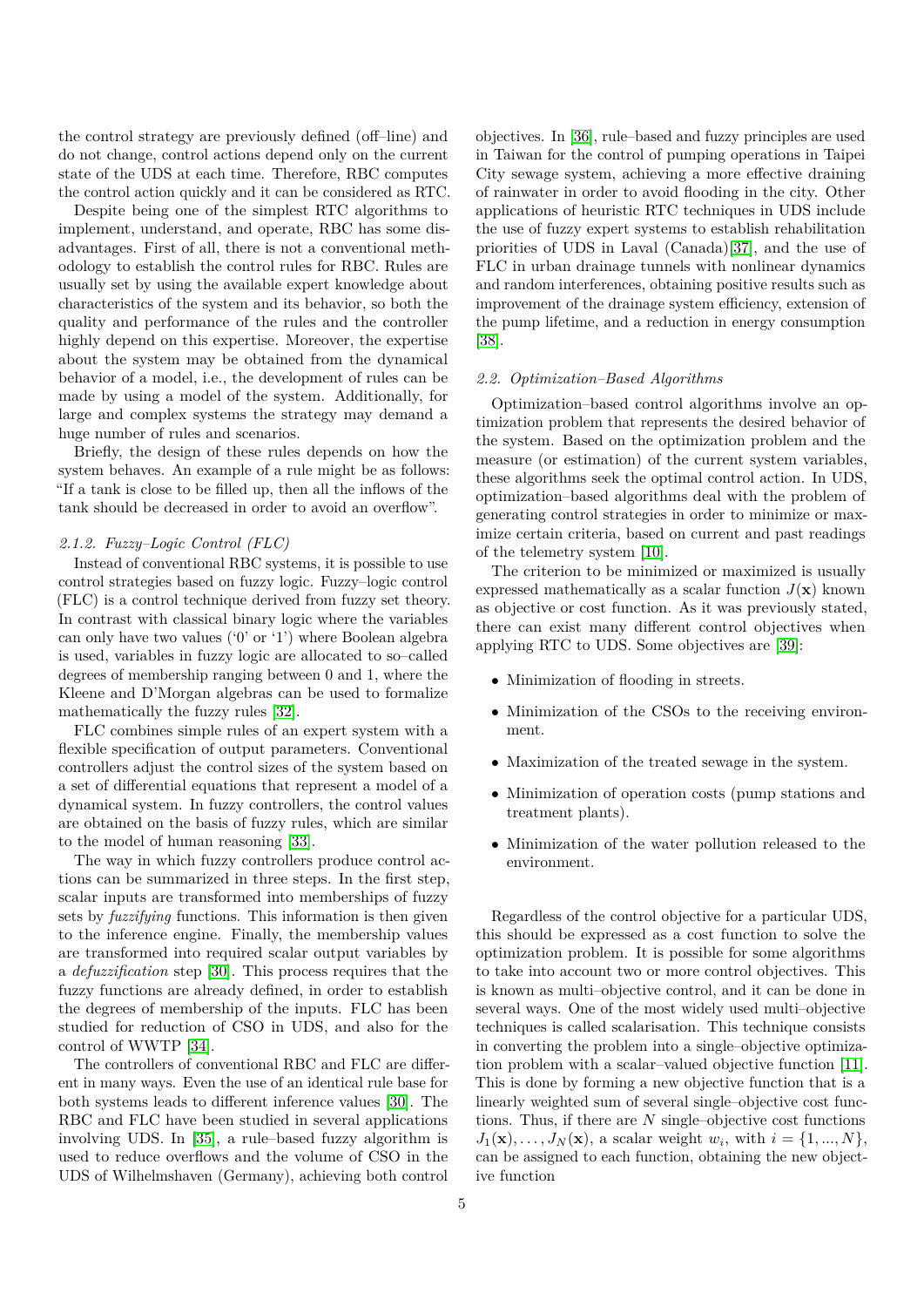<span id="page-5-0"></span>
$$
J(\mathbf{x}) = \sum_{i=1}^{N} w_i J_i(\mathbf{x}),
$$
\n(1)

where  $\mathbf{x} \in \mathbb{R}^{n_x}$  corresponds to the state vector of the UDS, where R denotes the set of real numbers. There are different ways of assigning the weights *w<sup>i</sup>* depending on the priority that each control objective has in a specific system. Other multi–objective techniques focus on the Pareto–optimal solution concept. A Pareto–optimal solution has the characteristic that one objective cannot be improved without worsening a different one [\[25\]](#page-14-8). Generally, there is more than one solution in a problem that satisfies this condition, generating sets of solutions known as Pareto sets. Additionally, several techniques use evolutionary approaches as well for solving multi–objective optimization problems. Examples of techniques based on these two notions can be found in [\[11,](#page-13-10) [25,](#page-14-8) [40,](#page-14-23) [41\]](#page-14-24).

Most research has focused on single–criteria optimization so far. For this reason, multi–criteria optimization is an ongoing field [\[32\]](#page-14-15). An extensive review of several multi–objective optimization methods can be found in [\[42\]](#page-14-25). Some of the main optimization–based RTC algorithms are described below.

#### *2.2.1. Linear–Quadratic Regulator (LQR)*

LQR is an optimal controller that produces a linear control action in order to minimize an objective function  $J(\mathbf{x}(t), \mathbf{u}(t))$  associated to the state variables norm (states  $x_i(t)$ ,  $i = 1, ..., n_x$ ) and the energy (control outputs  $u_i(t)$ ,  $j = 1, ..., n_u$ ). In general, the objective function *J* has the form

$$
J(\mathbf{x}(t), \mathbf{u}(t)) = \frac{1}{2} \int_0^\infty \left( \mathbf{x}(t)^\top \mathbf{Q} \mathbf{x}(t) + \mathbf{u}(t)^\top \mathbf{R} \mathbf{u}(t) \right) dt,
$$

where **Q** and **R** are weighting matrices with suitable dimensions that determine if the systems state **x** or the control action **u** are more suitable to be penalized. In the case of UDS, states **x** can be associated to volumes of the tanks, and the control actions **u** are associated to the manipulated flows in the system. The objective function *J* and its parameters are established according to the control objectives of the process.

For the LQR design, it is necessary to have a continuous– time state–space representation of the system given by

$$
\frac{d\mathbf{x}(t)}{dt} = \mathbf{A}\mathbf{x}(t) + \mathbf{B}\mathbf{u}(t),
$$

where  $\mathbf{x} \in \mathbb{R}^{n_x}$  is the vector of states of the system,  $\mathbf{u} \in \mathbb{R}^{n_u}$ is the vector of control actions (inputs to the system), and **A** and **B** are coefficient matrices with suitable dimensions. In order to minimize the objective function, LQR controllers produce the linear control law given by  $\mathbf{u}(t) = -\mathbf{K}\mathbf{x}(t)$ , where  $\bf{K}$  is a gain matrix that must be found by solving a quadratic, first–order, ordinary differential equation known as the Riccati's equation [\[43\]](#page-14-26).

In [\[44\]](#page-14-27), multi–variable LQR is applied to sewer network flow control in Bavaria, Germany. In this case, the control objectives are the minimization of overflows in the system by using all available storage space in an optimal way, and emptying the network as soon as possible. Results of the study show positive performance with respect to the uncontrolled case, presenting the LQR as a valid alternative for the control of UDS. LQR techniques have also been applied in the RTC of water delivery and irrigation channels, in order to improve their delivery service [\[45\]](#page-14-28).

#### *2.2.2. Evolutionary Strategies (EA)*

EA use and mimic evolutionary principles to seek optimal solutions. This kind of algorithms belong to the global optimization procedures, which do not require the assumption on the continuity of the objective function since they do not require information about the gradient of the function, making EA suitable for solving a very wide range of optimization problems [\[25\]](#page-14-8).

Unlike classical methods, EA use a *population* representing a set of possible solutions at each iteration instead of evaluating just one possible solution. Therefore, these algorithms do not reach a single optimal solution of the optimization problem, but a set of commonly sub–optimal solutions. The ability to find multiple sub–optimal solutions in one single run makes evolutionary algorithms to be a suitable option to solve multi–objective optimization problems [\[25\]](#page-14-8).

Most research in multi–objective optimization has mainly focused in Pareto–based optimization, a technique that involves a high computational burden. EA constitute therefore an important alternative, which can be more computationally efficient. In addition, EA allow the consideration of both linear and non–linear constraints and the handling of complex optimization problems.

One of the EA that has been studied and applied in the context of UDS is fuzzy decision making (FDM). This is a fuzzy–logic–based strategy, a decision making tool that can be used for multi–criteria optimization. Decision making can be described as the selection of the best alternative from a given set of possible choices, and the decision making approach gives information about the problem and goals to the decision maker. Since decision making resembles the selection of the best available alternative, it can be described mathematically as an optimization problem [\[46\]](#page-14-29). Also, these solutions are heuristic since they do not use an analytic mathematical procedure.

FDM allows to transform a multi–objective optimization problem into a single–objective problem by merging all partial objectives in one substitute quality criteria [\[32\]](#page-14-15). This technique has been applied in multi–criteria optimization of non–linear and dynamic control systems, showing advantages such as transparent criteria weighting, low computational effort and optimal trade–off between performance criteria, among others [\[47\]](#page-14-30). Knowledge–based approaches have also been used to support decision–making algorithms that aim to achieve environmental objectives in UDS, such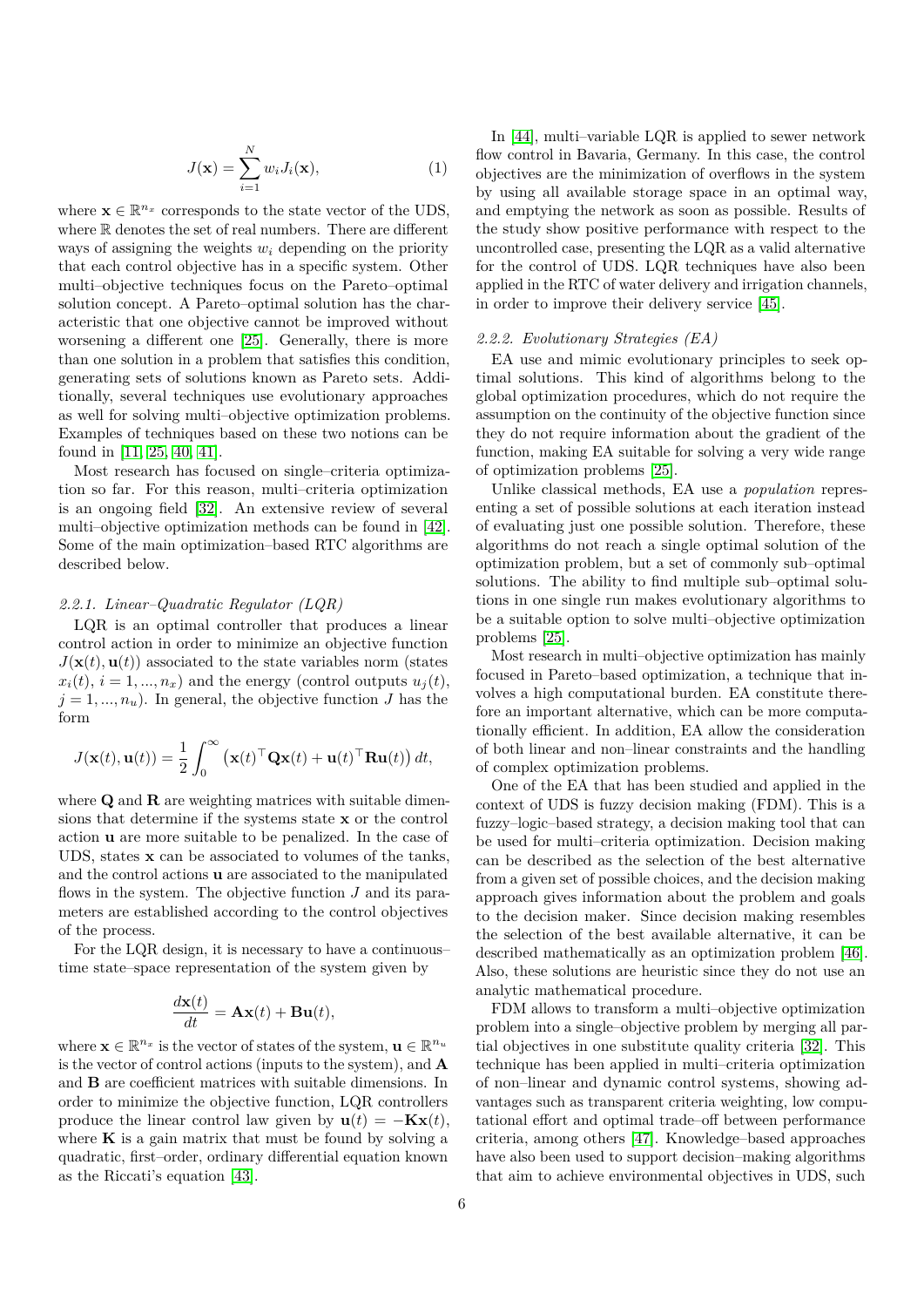as reduction of pollution in rivers due to the waste–water discharges [\[48\]](#page-14-31).

Other EA applied to UDS include genetic algorithms. These algorithms mimic the natural genetic processes of evolution, deliberately keeping a range of proper solutions to avoid being drawn into local optimal solution [\[49\]](#page-14-32). Genetic algorithms are usually used for solving complex and/or nonlinear optimization problems, or when the objective function is unknown. Examples of the application of genetic algorithms to water quality management systems and control of UDS can be found in [\[41\]](#page-14-24) and [\[50\]](#page-14-33). In [\[25\]](#page-14-8), evolutionary strategies combined with non–dominating sorting and self–adapting algorithms are applied to the control of integrated UDS, achieving an improvement in the receiving river water quality and lower investment costs.

#### *2.2.3. Model Predictive Control (MPC)*

MPC is a model–based control strategy that uses a prediction of the system response to establish an appropriate control action [\[51,](#page-14-34) [52\]](#page-14-35). This strategy makes an explicit use of a mathematical model of the process to generate a sequence of future actions within a finite prediction horizon. These actions, known as the control law  $\mathbf{u}(k)$ , are computed to minimize a given cost function. Notice that this approach is commonly designed in discrete time, where  $k \in \mathbb{Z}$ , denoting  $\mathbb Z$  the set of integer numbers.

At time instant  $k \in \mathbb{Z}$ , the algorithm looks for a sequence of future control actions  $\mathbf{u}(k)$ ,  $\mathbf{u}(k+1)$ , ...,  $\mathbf{u}(k+H_p)$  within a finite–time horizon  $H_p$  previously determined. This sequence is obtained by solving an optimization problem based on the system predicted outputs and the cost function to be minimized. In practice, the controller can only apply the first action  $\mathbf{u}(k)$ . At time instant  $k+1$ , the same procedure is repeated, moving the prediction horizon one step ahead in time.

An MPC controller is composed by four main elements: a mathematical (control–oriented) model of the system, a cost function that expresses the control objective to be achieved, a set of system constraints (of bounding and operational nature), and a finite–horizon open–loop optimization problem, which is solved at each time instant [\[51\]](#page-14-34). Figure [1](#page-7-0) shows the basic scheme of an MPC controller in a closed–loop topology.

The basic formulation of a linear MPC controller considers dynamic systems described by the discrete–time state–space model

$$
\mathbf{x}(k+1) = \mathbf{A}\mathbf{x}(k) + \mathbf{B}\mathbf{u}(k),\tag{2}
$$

$$
\mathbf{y}(k) = \mathbf{C}\mathbf{x}(k),\tag{3}
$$

where  $y \in \mathbb{R}^{n_y}$  is a vector containing the system outputs and **C** is a system matrix of suitable dimensions. In the most general case, the cost function of the optimization problem associated to the MPC algorithm may be a quadratic function of the form

$$
J(\mathbf{x}, \mathbf{u}) = \sum_{j=1}^{H_p} ||\hat{\mathbf{x}}(k+j|k)||_{\mathbf{Q}}^2 + \sum_{j=0}^{H_p-1} ||\hat{\mathbf{u}}(k+j|k)||_{\mathbf{R}}^2.
$$

Here,  $\hat{\mathbf{x}}(k+i|k)$  and  $\hat{\mathbf{u}}(k+i|k)$  denote the prediction of the state  $\mathbf{x}(k + i)$  and the input  $\mathbf{u}(k + i)$ , respectively, from knowing (or estimated)  $\mathbf{x}(k)$ . The notation  $\|\mathbf{x}\|_{\mathbf{Q}}^2$  denotes the quadratic form  $\mathbf{x}^\top \mathbf{Q} \mathbf{x}$ . In this cost function, **Q** is a positive semi–definite matrix and **R** is a positive definite matrix with suitable dimensions.

Let  $\tilde{\mathbf{u}}$  be a control sequence given by  $\tilde{\mathbf{u}} = [\hat{\mathbf{u}}(k|k)]^\top$  $\hat{\mathbf{u}}(k+1|k)^\top$  ...  $\hat{\mathbf{u}}(k+H_p-1|k)^\top]^\top$ . The objective of the MPC controller is to find the optimal sequence  $\tilde{\mathbf{u}}^*$  that minimizes the cost function  $J(\mathbf{x}, \mathbf{u})$ , while satisfying the existing restrictions in the system.

When applying MPC to UDS, a different type of inputs for the system may be taken into account. These inputs, called disturbances, cannot be manipulated by the controller. Thereby, it is necessary to modify the system model. In order to include disturbances in the model, [\(2\)](#page-6-0) can be rewritten as

$$
\mathbf{x}(k+1) = \mathbf{A}\mathbf{x}(k) + \mathbf{B}\mathbf{u}(k) + \mathbf{B}_p\mathbf{d}(k),
$$
 (4)

where  $\mathbf{d} \in \mathbb{R}^{n_d}$  is a vector containing the system disturbances, and  $\mathbf{B}_p$  is a system matrix of suitable dimensions. Table [2](#page-6-1) shows the physical meaning that the variables **x**, **u**, and **d** would have in an UDS, according to the model proposed in [\[53\]](#page-14-36).

<span id="page-6-1"></span>

| Table 2: UDS variables. |   |                      |  |  |  |  |  |
|-------------------------|---|----------------------|--|--|--|--|--|
| Type of variable        |   | Variable Description |  |  |  |  |  |
| System states           | x | Tank volumes         |  |  |  |  |  |
| Control inputs          | u | Manipulated          |  |  |  |  |  |
|                         |   | flow through         |  |  |  |  |  |
|                         |   | pipes and sewers     |  |  |  |  |  |
| Measured disturbances   |   | Rain flow            |  |  |  |  |  |

Constraints in this case are given by the volumetric capacity of tanks and pipes, and by flow restrictions in pipes and actuators. These variables have maximum and minimum values, which must not be overstepped in order to ensure a proper system behavior. Moreover, the type of sensors and actuators used in the system may add extra restrictions. Regarding the cost functions, there are several options depending on the control objective that each UDS may have. Cost functions do not necessarily have the quadratic form of [\(2.2.3\)](#page-6-2). Additionally, these functions can have different mathematical forms, and can take multiple control objectives into account, as it has been noted before. In the case of a multi-objetive MPC, scalarisation can be applied, obtaining a new objective function of the form [\(1\)](#page-5-0). Moreover, a prioritization of multi-objective cost functions using the lexicographic approach might be applied [\[54\]](#page-14-37).

<span id="page-6-2"></span><span id="page-6-0"></span>The features of MPC controllers have certain advantages for their application to UDS. Some of them include the ability to explicitly express constraints in the system, the possibility to anticipate the response of the system to future rain events, and the capacity to consider non–ideal elements in the system such as delays and disturbances [\[55\]](#page-14-38). Other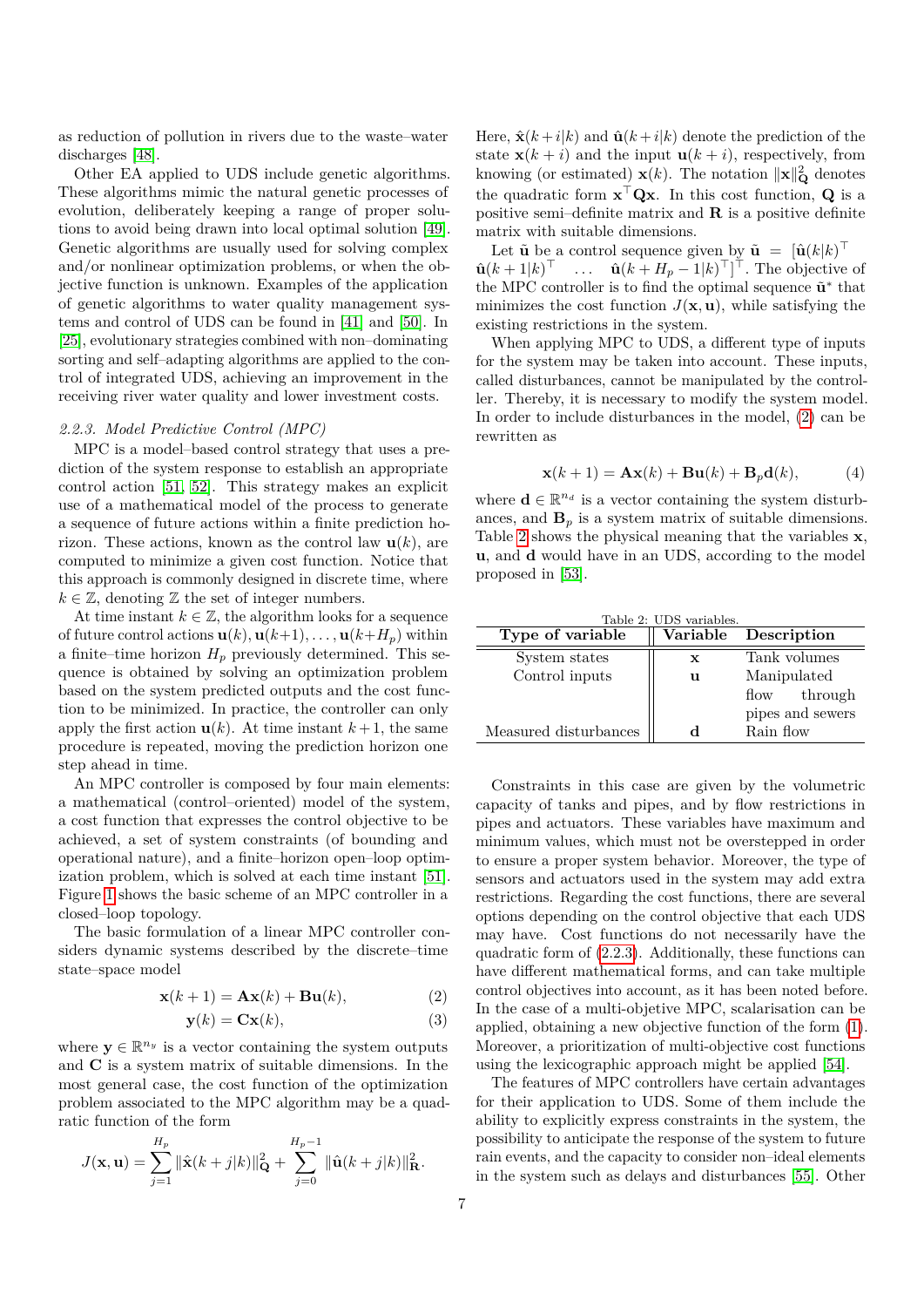

<span id="page-7-0"></span>Figure 1: Closed–loop MPC configuration.

advantages of MPC include its suitability for multiple input multiple output (MIMO) systems, and for systems with complex dynamics.

Furthermore, MPC can be used to establish optimal references to local controllers. In this regard, MPC may use a control–oriented model of the system, whereas local controllers consider a more detail model to compute the final control action.

MPC strategies have been successfully applied in an increasing number of industrial applications during the last decades. In the case of UDS, MPC techniques have been applied and studied in several cities such as Barcelona, where an MPC controller is simulated in part of the city drainage network and it is shown that significant reductions in flooding and CSO may be achieved [\[10,](#page-13-9) [11,](#page-13-10) [53\]](#page-14-36).

Predictive control has also been studied in Haute–Sure, Luxemburg. MPC techniques are being developed for a drainage system that gathers the sewage of 23 villages and several small settlements located around the Haute–Sure reservoir, and directs it to one main WWTP [\[22,](#page-14-5) [56\]](#page-15-0). Other countries where MPC has been studied and/or applied to UDS are: Canada [\[16\]](#page-13-15), Germany [\[57\]](#page-15-1), Colombia [\[58\]](#page-15-2), and Netherlands [\[59\]](#page-15-3).

MPC theory has been developed into a quite matured stage. However, some problems and subjects remain opened in this field, e.g., adaptive [\[60\]](#page-15-4), and robust MPC [\[61,](#page-15-5) [62,](#page-15-6) [63\]](#page-15-7). Additionally, decentralized and distributed MPC configurations have become a growing research field. Distributed MPC has been studied for different applications including control and coordination of power systems [\[52,](#page-14-35) [64\]](#page-15-8) and urban traffic control [\[65\]](#page-15-9). Decentralized and distributed MPC strategies have also been studied in water related applications such as level control in tanks [\[66\]](#page-15-10) and coordination in water supply networks [\[67,](#page-15-11) [68,](#page-15-12) [69\]](#page-15-13). A review of different distributed MPC configurations and future research directions in this field can be found in [\[70\]](#page-15-14).

Table [3](#page-9-1) shows a comparison between the RTC techniques described in this paper. Aspects such as the ability to deal with constraints and non–linear dynamics in the system were taken into account for the comparison. The

configuration in which the control techniques can be implemented (centralized and/or distributed) was considered too, as well as their degree of implementation in applications related to UDS. Additionally, Table [4](#page-9-2) shows a categorization of optimization-based and heuristic algorithms control strategies, as well as references of some cases where control strategies have been applied to UDS.

### *2.2.4. Population Dynamics-based Control (PD)*

This control approach has already been studied for water systems [\[71\]](#page-15-15). The controller designed with this approach is inspired in a resource allocation problem, and its interpretation can be related to a biological evolution process. As in the fuzzy controller, this controller assigns dynamically the outflow from a tank throughout *m* possible paths wherever there is a control action available, and this decision making is made without requiring a system model. With this approach, the system states  $\mathbf{x} \in \mathbb{R}^{n_x}$ , introduced in previous sub-sections, are associated to the volumes of the tanks that compose the system denoted by  $\mathbf{v} \in \mathbb{R}^{n_x}$ . Moreover, we clarify that the *m* amount of considered tanks in this sub-section is a subset of the total number of tanks that compose the system (i.e.,  $m < n_x$ ).



<span id="page-7-1"></span>Figure 2: Resource allocation flow topology.

Consider a topology with one source tank *T<sup>s</sup>* whose volume is denoted by  $v_s(t) \in \mathbb{R}$ , and *m* receptor tanks as shown in Figure [2a](#page-7-1)). Then, the outflow of the source tank  $T_s$  as a function of the current volume is given by  $Q(v_s(t))$ , and it should be optimally distributed throughout the receptor tanks by controlling the valves. Then, the flow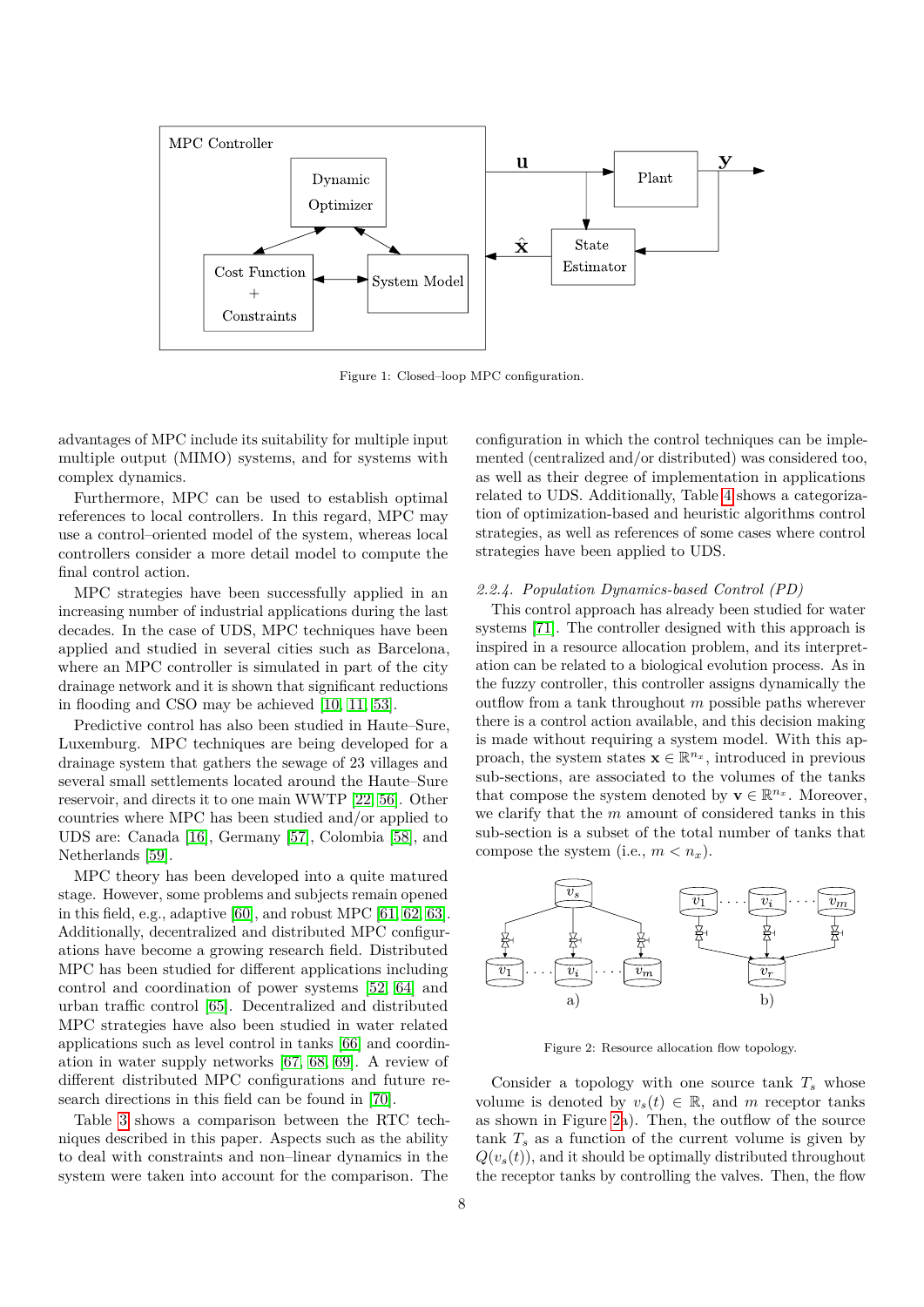assigned to the receptor tank  $v_i(t)$  is given by  $Q(v_s(t))u_i(t)$ , for all  $i = \{1, ..., m\}$ , where  $u_i(t)$  establishes how opened the valve is. Moreover, notice that it should be satisfied that  $\sum_{i=1}^{n} u_i(t) = 1$ , since considering the sum of all the outflows from the source tank

$$
\sum_{i=1}^{m} Q(v_s(t))u_i(t) = Q(v_s(t)) \sum_{i=1}^{m} u_i(t),
$$
  
=  $Q(v_s(t)),$ 

satisfying the distribution of the outflow throughout all the receptor tanks.

Now, consider a PD approach to allocate the resources. It is assumed that there is a population composed by a large number of agents that can select a strategy. The set of possible strategies is given by the receptor tanks, i.e.,  $S = \{1, ..., m\}$ . Let  $u_i(t)$  be the percentage of agents selecting the strategy  $i \in \mathcal{S}$ , i.e., there is a proportion of the outflow going to the *i th* tank. For this approach, agents have incentives to select a certain receptor tank from the set of strategies  $S$ . These mentioned incentives are given by a fitness denoted by  $f_i(e_i(t))$  that is function of the error  $e_i(t) = v_{maxi}(t) - v_i(t)$ , where  $v_{maxi}$  denotes the capacity or maximum volume of the  $i^{th}$  tank. In [\[72\]](#page-15-16), these ideas have been used in order to control the case in which  $m$  different flows converge to one receptor tank  $T_r$  whose volume is denoted by  $v_r(t) \in \mathbb{R}$ . This topology is the one presented in Figure [2b](#page-7-1)).

In both topologies presented in Figure [2,](#page-7-1) the control actions are a probabilistic distribution between the *m* possible paths, then the vector of the percentage  $\mathbf{u}(t) \in \mathbb{R}^m$ should belong to the invariant set denoted by

$$
\Delta = \left\{ \mathbf{u}(t) \in \mathbb{R}^m : \sum_{i=1}^m u_i(t) = 1, u_i(t) \geq 0 \,\forall i \right\}.
$$

Moreover, fitness functions  $f_i(e_i(t))$  should be designed properly such that it has a decreasing trend with respect to the control action  $u_i(t)$ . For instance, in [\[71\]](#page-15-15) fitnesses are shown as the error within each tank, i.e., there are more incentives to assign inflow to tanks with more error or available volumetric capacity. In contrast, in [\[72\]](#page-15-16) fitness are shown as the volume at each tank, i.e., there are more incentives to assign outflow to tanks with more volume to avoid they achieve their maximum capacity.

The replicator equation introduced in [\[73\]](#page-15-17), describes this dynamical process in which agents pursuit higher benefits, and it is given by

<span id="page-8-1"></span>
$$
\frac{du_i(t)}{dt} = u_i(t) \left( f_i(e_i(t)) - \bar{f}(t) \right), \text{ for all } i \in \mathcal{S},
$$

where

$$
\bar{f}(t) = \sum_{i=1}^{m} u_i(t) f_i(e_i(t)).
$$

The equilibrium point  $u^*(t) \in \Delta$  for the replicator equation [\(5\)](#page-8-1) implies that  $f(e_i(t)) = f(e_j(t))$ , for all  $i, j \in S$ . In

both topologies, this strategy allows to take advantage of space in the network avoiding CSO. This model-free control approach represents an alternative solution for distributed and optimization-based controllers since this technique involves concepts from game theory.

## <span id="page-8-0"></span>**3. Modeling Approaches**

The urban water cycle is composed by different stages that include collection, transport, purification and conditioning for human needs, distribution, consumption, wastewater collection, depuration, and finally reuse or disposal in the natural environment. This paper focuses on the stage where the sewage produced by homes and businesses is collected and carried to treatment plants in order to avoid pollution to the environment.

UDS exhibit some specific characteristics that make them especially challenging to analyze and manage. These characteristics may include many complex features and/or behaviors as: large–scale architecture, nonlinear dynamics, hybrid dynamics, delays, disturbances, and operating constraints [\[11\]](#page-13-10). Mathematical models of UDS can be classified depending on how detailed they are, and also on how many stages they consider.

For instance, the *integrated models* include mainly information about WWTP and *receiving water body*. These models are used to predict possible future scenarios (e.g., impact of climate change, urbanization; see Figure [3\)](#page-9-3). Within the integrated models, the following sub–categories can be found:

- 1. Models that include information of the cycle of the wastewater as rainfall–runoff, hydraulic transport, pollutant transport process, overflow–runoff, and WWTP [\[84,](#page-15-18) [85\]](#page-15-19).
- 2. Models that include information about physical variables such as supply of water, climate, soil, air quality, and social variables such as economics, energy cost, demographic, ecological and urban models for decision– support systems in UDS [\[86\]](#page-15-20).
- 3. Models that include process of transport and infiltration of urban wastewater in UDS, which can be modeled in an integrated form. They are described, with their pros and cons in [\[87,](#page-15-21) [88\]](#page-15-22).

The use of a particular model among the different categories mentioned above can be discussed. For instance, in [\[85,](#page-15-19) [89\]](#page-15-23) a comparison between simplified and detailed integrated urban modeling with respect to the water quality receiving on a water body is presented.

Due to the fact that the purpose of this survey is to present the most used models in the RTC design and its application, the previously mentioned integrated models are not the main models within the scope of this work. Since it is not necessary to include complete details of all the process stages of the UDS in order to design a controller, this paper focuses on models of water transport and particularly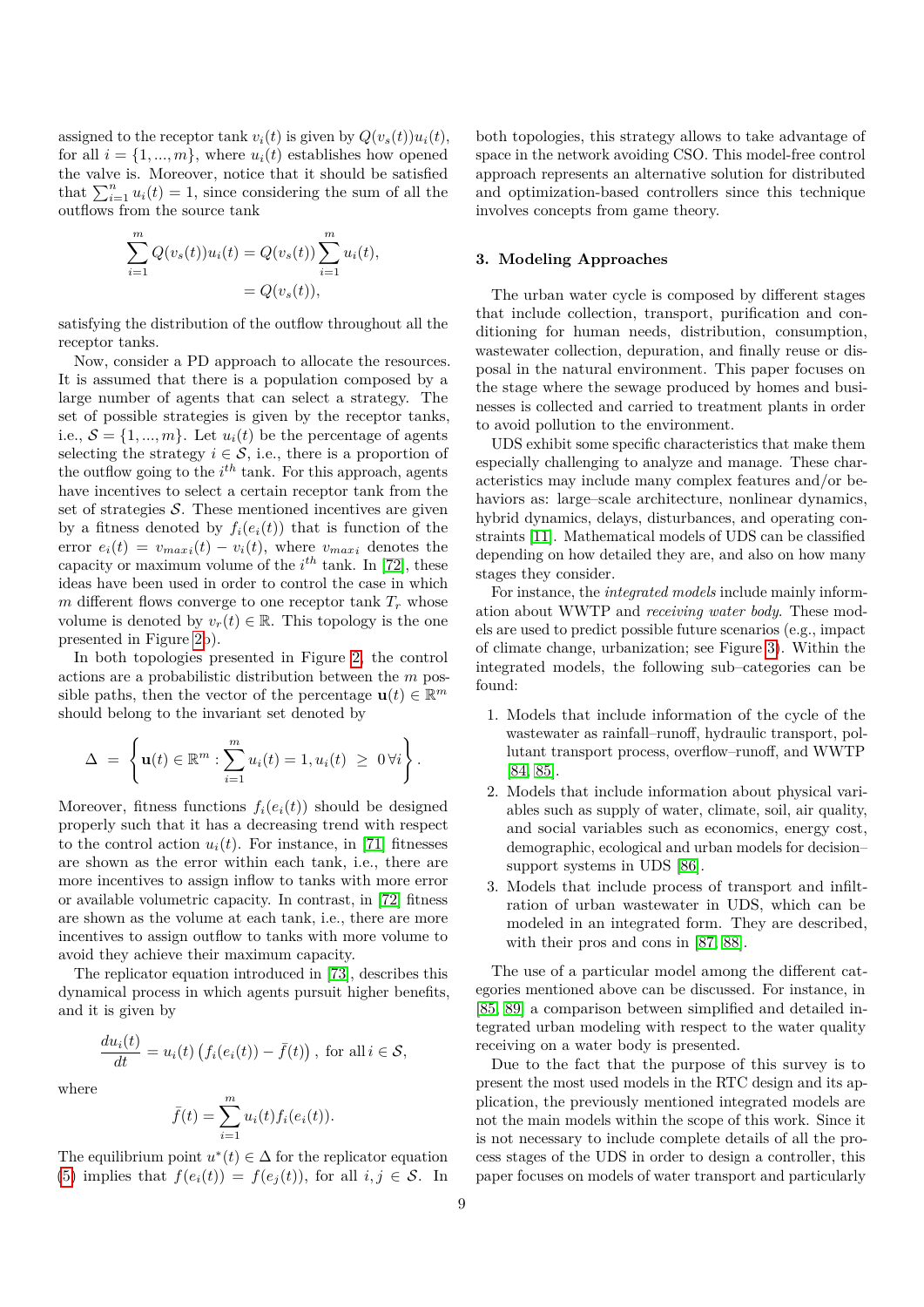<span id="page-9-1"></span>

| Type of       | Optimization | <b>System</b>   | Consideration of | Centralized or | Model | Degree of      |
|---------------|--------------|-----------------|------------------|----------------|-------|----------------|
| Controller    | <b>Based</b> | Non-linearities | Constraints      | Distributed    | Free  | Implementation |
| $RBC$ – $FLC$ | No           | Yes             | No               |                | Yes   | Medium         |
| LQR           | Yes          | No              | No               |                | No    | Medium         |
| ΕA            | Yes          | Yes             | Partially        | $\lq$ D<br>С., | Yes   | Low            |
| <b>MPC</b>    | Yes          | Yes             | Yes              | C.<br>΄D       | No    | High           |
| <b>PD</b>     | Yes          | Yes             | Yes              | $\mathcal{C}$  | Yes   | Medium         |

<span id="page-9-2"></span>Table 4: An overview of the control strategies for UDS.

| Control Strategies Applied to UDS               |                      |              |                                                                                              |                    |                            |  |  |
|-------------------------------------------------|----------------------|--------------|----------------------------------------------------------------------------------------------|--------------------|----------------------------|--|--|
|                                                 | Heuristic Algorithms |              | Optimization-based                                                                           |                    |                            |  |  |
| Fuzzy                                           | Rule-Based           | $_{\rm LOR}$ | MPC                                                                                          | ΕA                 | <b>Population Dynamics</b> |  |  |
| $\left[ 32\right]$<br>$\left[35\right]$<br>[34] | [30] [48]            | 451          | $\left[11\right]\left[51\right]\left[53\right]\left[54\right]\left[59\right]\left[67\right]$ | $\left[ 25\right]$ | $\left[ 72 \right]$<br> 71 |  |  |
| $[36]$ $[37]$<br>$[38]$                         |                      | [49]         | [68] [69] [75] [76] [77] [78]                                                                | [50]               |                            |  |  |
|                                                 |                      | [74]         | $[79]$ $[80]$ $[81]$ $[82]$                                                                  | [83]               |                            |  |  |



<span id="page-9-3"></span>Figure 3: Schematic representation of the integrated urban drainage system, adapted from [\[89\]](#page-15-23).

on models of flow in open channel. Moreover, this paper proposes a classification of models into simulation–oriented models, and control–oriented models. The proposed classification of models is based on complexity and computational burden (see Figure [4\)](#page-10-0).

Simulation–oriented models are known as *physically– based models*, where the equations that describe the propagation of a wave in an open channel are the *De Saint-Venant Equations* (SVE), which describe the conservation of mass and momentum [\[90\]](#page-15-34).

In contrast, the control–oriented models have lower accuracy and complexity, and they are used for the design of controllers, leading to an accordingly limited design complexity and implying to moderate computational effort. These models can be grouped into three categories: simplified models, data–driven models, and conceptual models [\[23\]](#page-14-6).

The main applications of the UDS models are for the

design of infrastructures [\[12,](#page-13-11) [91\]](#page-15-35), and to design modelbased controllers [\[92\]](#page-15-36). The features of each model should be evaluated for an appropriate selection of one of them. These characteristics are: the pursued objective, computational burden, and complexity of the model, which are briefly discussed next.

Regarding the models for design and simulation tasks, time is not a critical factor because these models do not need online computation, e.g., the curb of height, number and location of sewers, and the pipe of dimensions. On the other hand, for models aimed to RTC tasks, time is a critical variable because the model should be evaluated to obtain/compute a large number of control actions within a short selected sampling time. In general, higher performance and low uncertainty levels require higher model complexity [\[29\]](#page-14-14).

Figure [5](#page-10-1) shows: 1) the relationship for the operation of the UDS between the control space and real system, and 2) the relationship between the control space and simulation space for the design of the UDS. Finally, a discussion about the main models of UDS, categorized into simulation–oriented models and control–oriented models is presented in the next subsections.

#### <span id="page-9-0"></span>*3.1. Simulation–Oriented Models*

Simulation–oriented models of UDS are mainly based on SVE. The SVE are two coupled nonlinear partial differential equations based on the physical principles of mass and energy conservation, which allow to describe accurately the flow in irrigation channels and sewers network [\[83,](#page-15-33) [93\]](#page-15-37).

Due to the complexity to obtain an analytic solution of the complete SVE-based model in some cases it is convenient to make a simplification. Particularly, depending on the nature of the UDS, it may be possible to simplify the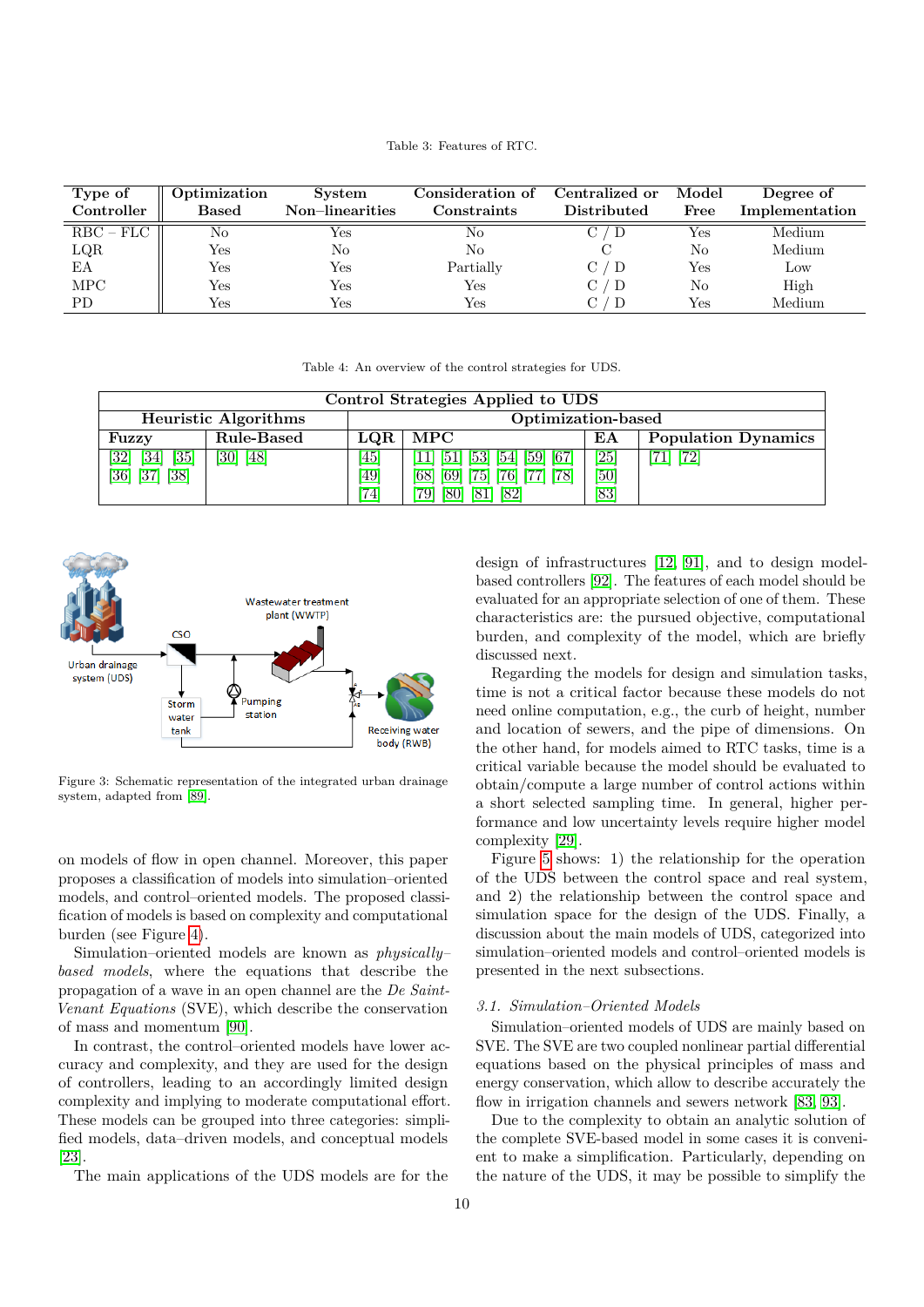

<span id="page-10-0"></span>Figure 4: Proposed taxonomy of modeling approaches for UDS.



<span id="page-10-1"></span>Figure 5: Simulation-oriented model and control-oriented: (a) real system, (b) control space, and (c) simulation space model.

analysis of the transport model of sewage (i.e., characterizing the flow as a dynamic, diffusive, or kinematic wave). These mentioned simplifications are briefly explained next. The *kinematic wave* assumes that the flow is uniform, and that the friction slope is approximately equal to the slope of the channel. The *diffusive wave* describes a non–inertial

behavior of the wave (i.e., sub–critical flow). The *dynamic wave* is valid for all the channel flow scenarios, and it uses all the terms of the SVE. In Table [5](#page-12-1) some effects considered with each simplification of the SVE are summarized.

Some numerical methods have been developed in order to find the solution for SVE [\[12,](#page-13-11) [94,](#page-16-0) [95,](#page-16-1) [96\]](#page-16-2). These methods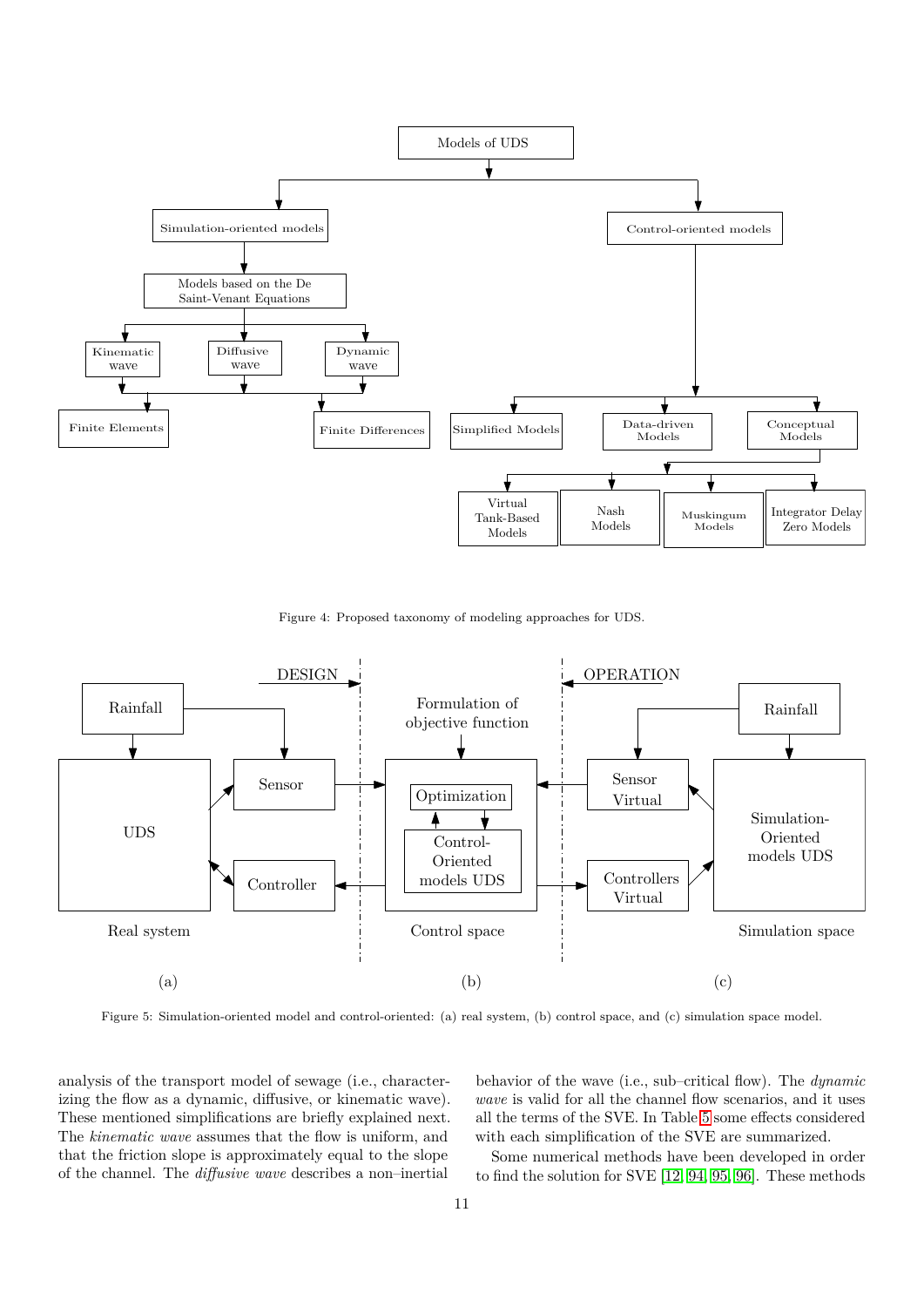are based on *finite elements*, and *finite differences* [\[81,](#page-15-31) [97,](#page-16-3) [98,](#page-16-4) [99\]](#page-16-5). A brief description of these methods is given next.

- 1. *Methods based on finite elements:* These methods have been used in a limited extension of the open-channel analysis. These methods do not offer any significant advantage in comparison with other methods for one– dimension flow problem, and difficulties have to be overcome when a shock or bore is formed in the solution [\[100\]](#page-16-6). Finite–element methods can be divided into explicit schemes such as Diffusive, Lax, Leap-Frog, Mc-Cormack, and Lambda [\[101\]](#page-16-7); and into implicit schemes such as Preissmann [\[77\]](#page-15-27), Beam and warming, and Vasiliev [\[102,](#page-16-8) [103\]](#page-16-9).
- 2. *Methods based on finite differences:* In the implicit finite–difference schemes, the spatial partial derivatives and/or the coefficients are replaced in terms of the values at the unknown time level. The unknown variables, therefore, appear implicitly in the algebraic equations. The algebraic equations for the entire system should be solved simultaneously in these methods. Several implicit finite–difference schemes have been used for the analysis of unsteady open–channel flows [\[104,](#page-16-10) [101\]](#page-16-7).

Finally, Table [6](#page-12-2) shows a categorization of both transport and integral models, as well as references of some cases where the modelling approaches have been used in UDS.

## <span id="page-11-0"></span>*3.2. Control–Oriented Models*

This subsection focuses on the presentation of the main control–oriented models, taking into account the compromise between accuracy and complexity. A classification of control–oriented models on data-driven, conceptual, and based on the linearization of SVE is proposed and discussed next.

#### *3.2.1. Data–Driven approaches*

Data-driven models are related to a set of techniques that are constructed and updated by using available information about the system. This information can be obtained either by simulation or from both measurement and historical data. It is important to clarify that it is more common to obtain the data-driven model by using measured data, and that despite the accelerated development of software tools to simulate these kind of complex systems, the use of simulation data to obtained a data-driven model is not usual. These models include different categories, generally divided into statistical and soft–computing models. Data–driven models are accurate, precise, and flexible, which make them able to handle UDS with different degrees of complexity based on the level of knowledge about a system. The use of data–driven approaches depends on the availability and quality of data from UDS. Therefore, the data–driven approach for modeling of UDS is viable whenever there exists a gradual development and implementation of monitoring systems in UDS (i.e., communication networks and

sensors) with an appropriate relation of reliability, efficiency, and cost. In [\[107\]](#page-16-11), the physically–based model and the data–driven model are compared, showing technical possibilities of the data-driven approach. In [\[111\]](#page-16-12), some strategies of data–driven modeling, in water resources and environmental engineering applications using Matlab, are presented.

One proper approach for the data-driven control-oriented models generation, is the artificial neural networks (ANN) training. This approach has been widely used since it allows to fit a neural structure with the dynamical behavior of a system by measuring data. For instance, in [\[112\]](#page-16-13) the ANN approach is presented as an alternative of data-driven models, and the development of the radar pluvial flooding identification for drainage systems allows to predict urban flooding in real time. Moreover, the use of measurements through rainfall radars to develop a data-driven models to train an ANN is introduced in [\[113\]](#page-16-14). These data presented in [\[113\]](#page-16-14) are obtained from real CSO for a catchment in the North of England, UK.

In [\[114\]](#page-16-15) a graph-theoretical-model approach is proposed, and the control of the sewer network is made with on/off actions over the system. This model is considered to be a data-driven model since measurements about some parameters are enough in order to solve the optimization problem that returns the control actions. For instance, for different control actions, it is required to dispose of information about pollutant loads in CSO events. Furthermore, measurements about run-off entering the sewer and dry weather flow are also needed.

#### *3.2.2. Conceptual Models*

An UDS conceptual model is made of a composition of concepts, which are used to analyze in an easy and fast way the UDS. In this review, the conceptual models are: the virtual–tank based model, the Nash model, the Muskingum model, and the integrator–delay model. It is worthwhile to highlight that all of these mentioned models only differentiate each other in the way the tanks are parametrized, and they are explained next.

- 1. The virtual–tanks model is based on the idea of sub– dividing the network. The division is made by grouping sets of elements in the network and replacing them by interconnected virtual repositories. At each time instant, the stored volumes in all the gathered elements represent the volume of water contained in the corresponding virtual repository [\[115\]](#page-16-16). Outflows are assumed to be nonlinear in [\[115\]](#page-16-16), and linear with respect to tank volumes in [\[11\]](#page-13-10). The sewage volume is computed via the mass balance of the stored volume, the inflows, and the outflows [\[10,](#page-13-9) [11\]](#page-13-10). This model has been successfully used in the design of MPC controllers for UDS [\[53,](#page-14-36) [75,](#page-15-25) [80\]](#page-15-30).
- 2. The Nash model is based on the idea of sub–dividing the network into sections. These sections are considered as several tanks in cascade, and the output of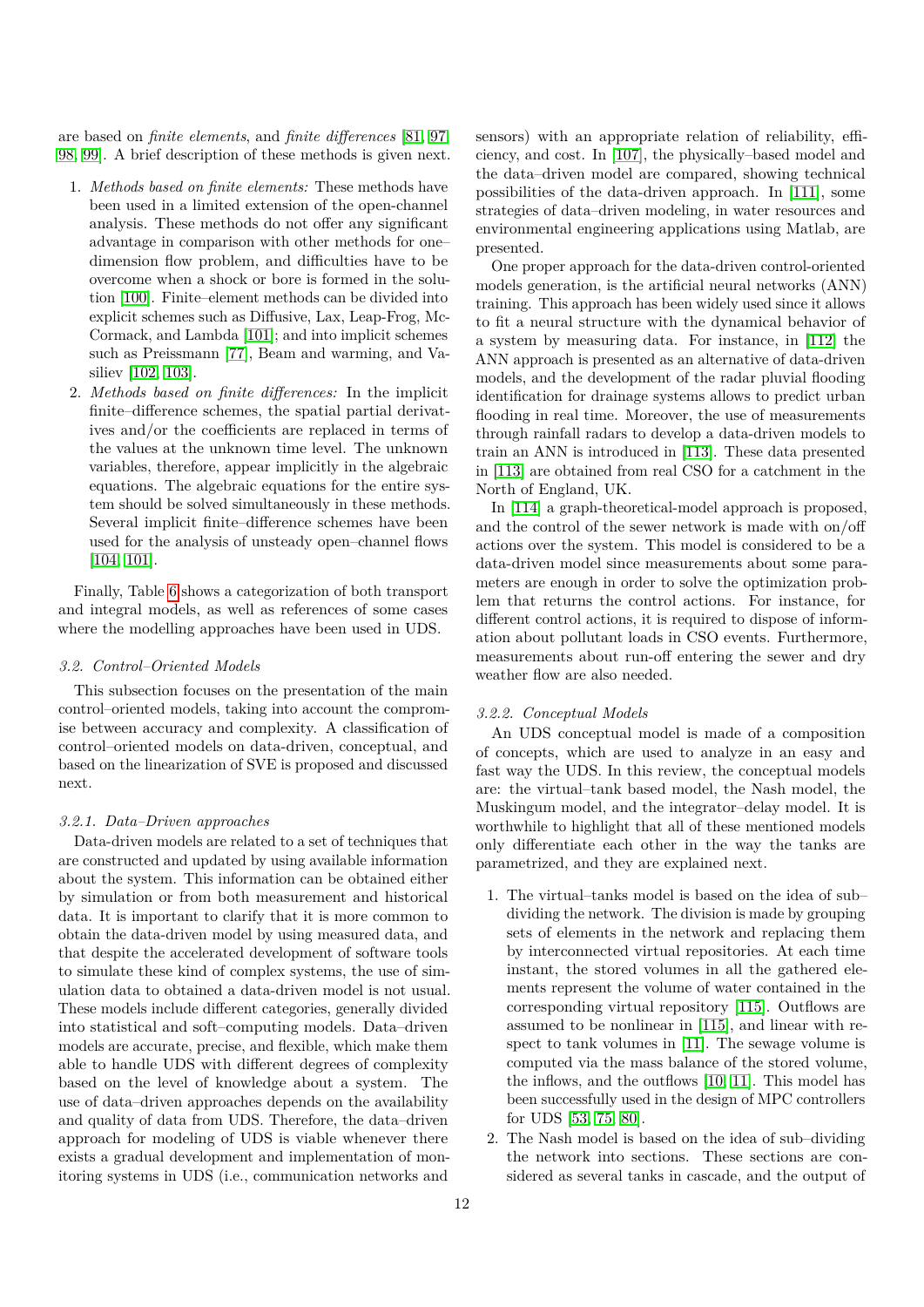| Effects considered                  |     |     | Dynamic wave Diffusive wave Kinematic wave |
|-------------------------------------|-----|-----|--------------------------------------------|
| Backwater effects and flow reversal | Yes | Yes | Yes                                        |
| Attenuation of flood waves          | Yes | Yes | Nο                                         |
| Account for flow acceleration       | Yes | Nο  | Nο                                         |

<span id="page-12-1"></span>Table 5: Simplification of the De Saint-Venant Equations.

<span id="page-12-2"></span>

|  | Table 6: An overview of models for UDS. |  |  |  |
|--|-----------------------------------------|--|--|--|
|  |                                         |  |  |  |

| Modeling of UDS                                                       |                                                                 |                    |           |  |  |  |  |
|-----------------------------------------------------------------------|-----------------------------------------------------------------|--------------------|-----------|--|--|--|--|
| Transport models                                                      | Integrated models                                               |                    |           |  |  |  |  |
| $[56]$ $[86]$<br>- 31<br>4 12                                         | UDS, RWB and   Physical and social   Transport and infiltration |                    |           |  |  |  |  |
| $[93]$ $[95]$ $[99]$ $[105]$                                          | <b>WWTP</b>                                                     | variables          |           |  |  |  |  |
| $\left[106\right] \left[107\right] \left[108\right] \left[109\right]$ | [84] [85]                                                       | $\left[ 86\right]$ | [87] [88] |  |  |  |  |
| [110]                                                                 |                                                                 |                    |           |  |  |  |  |

each tank is the input of the following one [\[56,](#page-15-0) [92\]](#page-15-36).

- 3. The Muskingum model is a method of lumped parameters, which describes the linear relationship between the inflow and the outflow affecting the corresponding volume [\[94\]](#page-16-0). The Muskingum model is a hydrological model widely used for simulation and control, due to its simplicity and its suitability in obtaining results for prediction. The Muskingum model has been used for designing MPC controllers as reported in [\[58,](#page-15-2) [82,](#page-15-32) [116\]](#page-16-22). Notice that the effectiveness of the Muskingum model depends on the estimation of its parameters. In [\[110\]](#page-16-21), an optimal parameter estimation of Muskingum model using a modified particle–swarm algorithm is presented.
- 4. The integrator–delay model is composed by two parameters: an integrator, and a delay. This model is an approximation that relates backwater effects when a tank-delay model is used. In [\[109\]](#page-16-20), a comparative study between Muskingum and integrator-delay models is presented.

## *3.2.3. Models Based on Linearization of the De Saint-Venant Equations*

Conventional modeling methods are quite time consuming and cumbersome. That is why a simplified approach based on transfer function formulation of SVE has been proposed [\[76\]](#page-15-26). The SVE can be linearized around a steady– state equilibrium  $(Q_0, Y_0)$ , where  $Q_0$  defines the steady– state equilibrium for flows, and  $Y_0$  defines the steady–state equilibrium for tank levels [\[93\]](#page-15-37). Another linearization of the SVE, is the one represented in the Laplace domain. This model has been validated through laboratory experiments by testing different flow conditions [\[108\]](#page-16-19). For instance, the Hayami model is the linearization of the difusive wave equation with the hypothesis that the celerity and difusivity are constant [\[117\]](#page-16-23). One way to obtain a simple linear model from the Hayami equation is the momentum matching method described in [\[74,](#page-15-24) [118\]](#page-16-24). In [\[119\]](#page-16-25), two control strategies based on the Hayami model are compared and

studied for open-channel systems.

## <span id="page-12-0"></span>*3.3. Simulation Tools for Urban Drainage System*

Since available software tools consider different models, this section presents a classification of simulation tools commonly used in the UDS framework. In accordance to the purpose of the UDS, software tools can be divided into two main categories:

- 1. Offline design and simulation.
- 2. Simulation tools for real–time control design.

#### *3.3.1. Offline Design and Simulation*

In [\[86\]](#page-15-20), a complete review of software tools used on UDS is presented. Tools are classified into: 1) *integrated component-based models* (ICBMs); 2) *integrated urban drainage models* (IUDMs) or *integrated water supply models* (IWSMs); 3) *integrated urban water cycle models* (IUWCMs); and 4) *integrated urban water system models* (IUWSMs). ICBMs are the lowest level of integration, focusing on the components within the local urban water subsystem. IUDMs or IWSMs cover the integration of subsystems either of urban drainage or water supply, and particularly in process of treatment and transport. IUW-CMs links IUDMs and IWSMs in a common framework. IUWSMs are the highest level of integration that combines the different urban water infrastructures with aspects such as weather and economy. Integrated models will play an important role in the design, simulation, and RTC of UDS, with the fast improvement of the simulation tools for UDS and its computational efficiency.

## *3.3.2. Simulation Tools for Real–Time Control design*

In [\[92\]](#page-15-36), a comparison between some software packages considering RTC in UDS is presented. Several features such as the type of model used by the software tool (e.g., Muskingum, SVE-based, Nash models), solution method used (based on finite differences or finite elements), and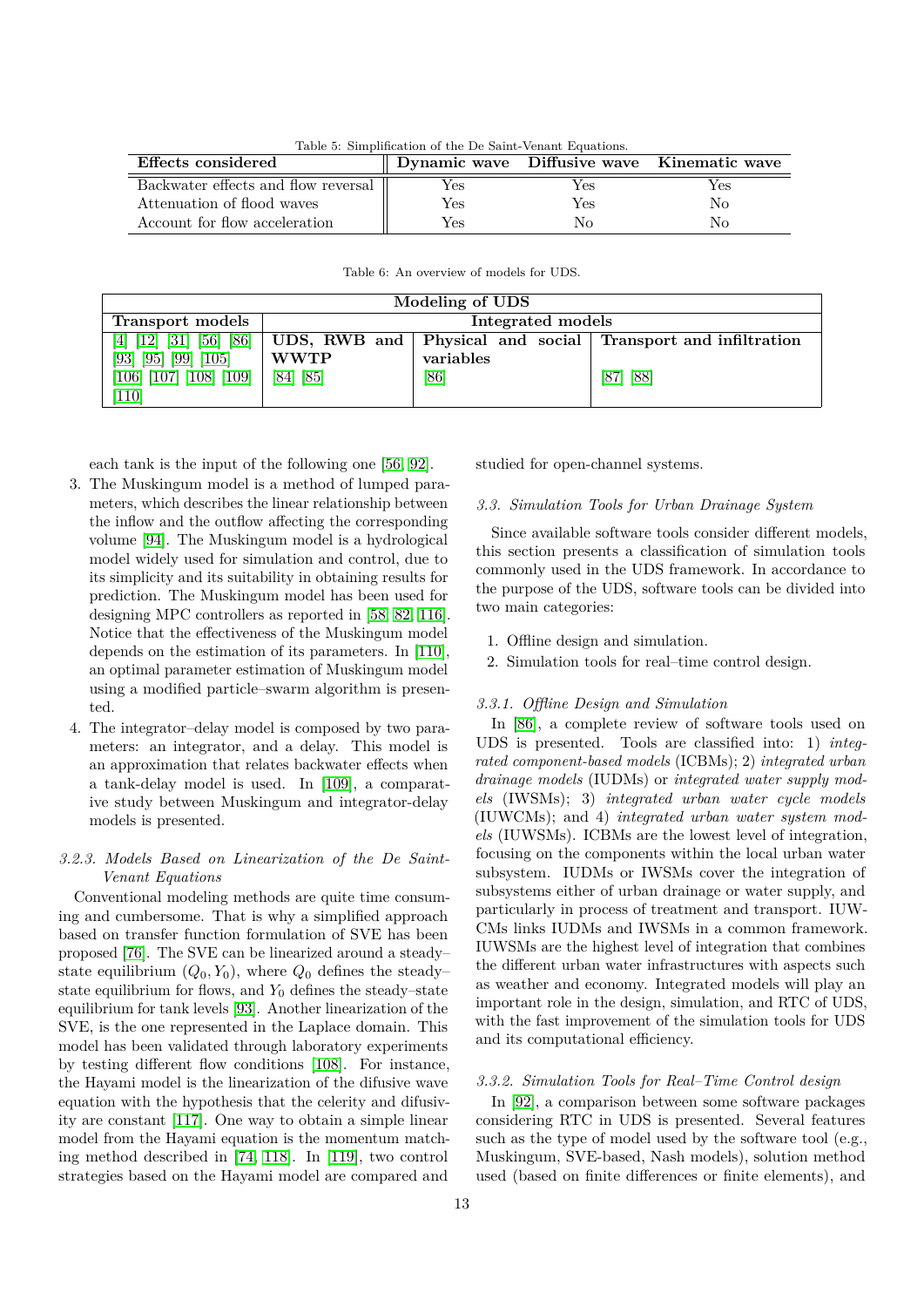the ability of applying control actions, among others, are taken into account.

In Table [7,](#page-13-17) some software tools used in the design of control strategies are presented, all af them being able to perform RTC (i.e., the capability to get in touch with a SCADA in order to read and write data from a database), and to establish an on-line connection between the software tool and another software tool for control.

<span id="page-13-17"></span>Table 7: Software tools for RTC of USD.

| Mouse            | $[120]$        |
|------------------|----------------|
| <b>Infoworks</b> | $[121]$        |
| Coral            | $[79]$         |
| $\mathrm{Csoft}$ | $[116]$        |
| <b>XPstorm</b>   | $[122]$        |
| Swmm             | $[123]$        |
| Hystem-Extran    | $[124]$        |
| <b>WEST</b>      | $[125]$        |
| CityDrain        | <sup>126</sup> |

**Software tool Reference**

## <span id="page-13-16"></span>**4. Conclusions**

In this paper, some relevant RTC strategies applied to UDS are presented and briefly discussed, which can be divided into optimization-based and heuristic-based algorithms. Moreover, some relevant modeling approaches commonly used for UDS are also reviewed, proposing a taxonomy of UDS models (simulation–oriented and control– oriented), and discussing the run-time and complexity of the considered UDS models. The most relevant software tools used to simulate and to control UDS are also presented.

Based on the review made about RTC strategies applied to UDS, MPC has shown to be the most successful technique applied so far, because of its versatility to handle multi-variable complex systems and because it takes into account constraints and multiple control objectives. This technique is particularly suitable for its application in UDS. However, MPC requires a model, which is not an easy task for large-scale complex systems. On the other hand, rule-based and fuzzy logic control approaches have as an advantage that they do not require a model, but the expert knowledge about the general behavior of the system. Besides, these model-free approaches cannot consider formally an objective to minimize, and any desired performance should be achieved by rules of the form "if-then".

Furthermore, the control approaches that consider global and local objectives, differ in the sense that they require a different amount of information about the system. For instance, the centralized control schemes dispose of more information about the whole system, and they could consider both local and global objectives. Contrary, if only local

objectives are desired to be consider in a system, then it is suitable to implement non-centralized control strategies. Additionally, the centralized scheme demands a communication structure that is expensive in comparison to the communication structure for the non-centralized control approach. Regarding the software tools, the literature review has shown that there are many and different software tools to design and simulate UDS.

## **References**

- <span id="page-13-0"></span>[1] M. J. Hammond, A. S. Chen, S. Djordjevic, D. Butler, O. Mark, Urban flood impact assessment: A state of the art review, Urban Water Journal 1 (2013) 1–16.
- <span id="page-13-1"></span>[2] K. Berggren, M. Olofsson, M. Viklander, G. Svensson, A.-M. Gustafsson, Hydraulic impacts on urban drainage systems due to changes in rainfall caused by climatic change, Journal of Hydrologic Engineering 17 (1) (2011) 92–98.
- <span id="page-13-2"></span>[3] C. R. Jacobson, Identification and quantification of the hydrological impacts of imperviousness in urban catchments: A review, Journal of Environmental Management 92 (6) (2011) 1438 – 1448.
- <span id="page-13-3"></span>[4] T. Fletcher, H. Andrieu, P. Hamel, Understanding, management and modelling of urban hydrology and its consequences for receiving waters: A state of the art, Advances in Water Resources 51 (2013) 261 – 279, 35th Year Anniversary Issue.
- <span id="page-13-4"></span>[5] A. Semadeni-Davies, C. Hernebring, G. Svensson, L.-G. Gustafsson, The impacts of climate change and urbanisation on drainage in Helsingborg, Sweden: Combined sewer system, Journal of Hydrology 350 (1) (2008) 100–113.
- <span id="page-13-5"></span>[6] S. Todeschini, S. Papiri, C. Ciaponi, Performance of stormwater detention tanks for urban drainage systems in northern Italy, Journal of Environmental Management 101 (2012) 33 – 45.
- <span id="page-13-6"></span>[7] J. Marsalek, Review of stormwater source controls in urban drainage, in: J. Marsalek, E. Watt, E. Zeman, H. Sieker (Eds.), Advances in Urban Stormwater and Agricultural Runoff Source Controls, Vol. 6 of NATO Science Series, Springer Netherlands, 2001, pp. 1–15.
- <span id="page-13-7"></span>[8] S. Spatari, Z. Yu, F. A. Montalto, Life cycle implications of urban green infrastructure, Environmental Pollution 159 (8) (2011) 2174–2179.
- <span id="page-13-8"></span>[9] J. Foster, A. Lowe, S. Winkelman, The value of green infrastructure for urban climate adaptation, Tech. rep., Center for Clean Air Policy (February 2011).
- <span id="page-13-9"></span>[10] G. Cembrano, J. Quevedo, M. Salamero, V. Puig, J. Figueras, J. Martí, Optimal control of urban drainage systems. a case study, Control Engineering Practice 12 (1) (2004) 1–9.
- <span id="page-13-10"></span>[11] C. Ocampo-Martinez, Model Predictive Control of Wastewater Systems, Springer Verlag, London, 2011.
- <span id="page-13-11"></span>[12] D. Butler, J. Davies, Urban drainage, CRC Press, Denver, 2010.
- <span id="page-13-12"></span>[13] P. Borsanyi, L. Benedetti, G. Dirckx, W. De Keyser, D. Muschalla, A.-M. Solvi, V. Vandenberghe, M. Weyand, P. A. Vanrolleghem, Modelling real-time control options on virtual sewer systems, Journal of Environmental Engineering and Science 7 (4) (2008) 395–410.
- <span id="page-13-13"></span>[14] T. Beeneken, V. Erbe, A. Messmer, C. Reder, R. Rohlfing, M. Scheer, M. Schuetze, B. Schumacher, M. Weilandt, M. Weyand, Real time control (RTC) of urban drainage systems - A discussion of the additional efforts compared to conventionally operated systems, Urban Water Journal 10 (5) (2013) 293–299.
- <span id="page-13-14"></span>[15] D. G. Jamieson, U. Shamir, F. Martinez, M. Franchini, Conceptual design of a generic, real-time, near-optimal control system for water-distribution networks, Journal of Hydroinformatics 9 (1) (2007) 3–14.
- <span id="page-13-15"></span>[16] M. Schütze, A. Campisano, H. Colas, P. Vanrolleghem, W. Schilling, Real-time control of urban water systems, in: Proceedings of the International Conference on Pumps, Electromechanical Devices and Systems Applied to Urban Water Management. Valencia (Spain), 2003, pp. 1–19.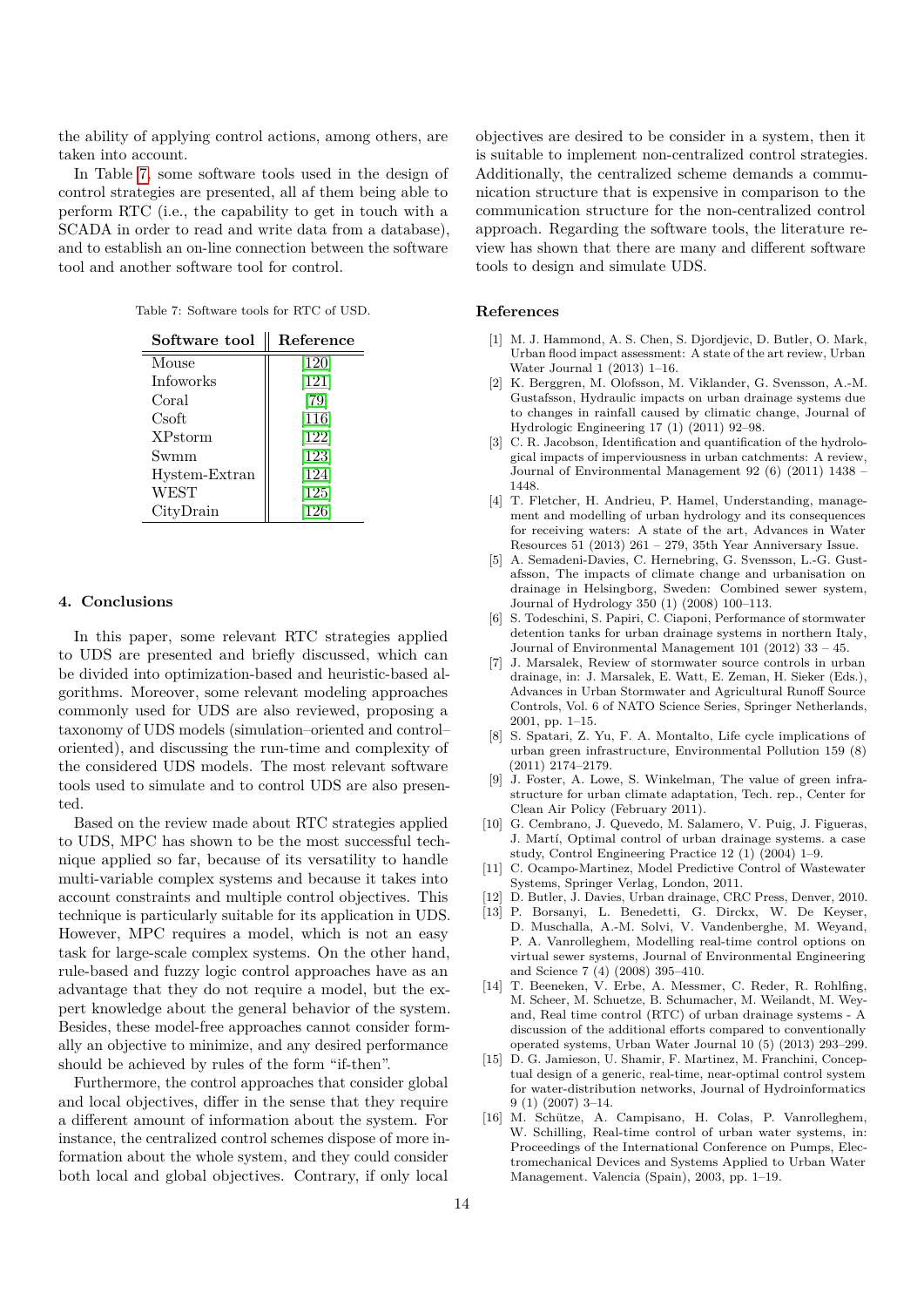- <span id="page-14-0"></span>[17] EPA, Real time control of urban drainage networks, Tech. Rep. EPA/600/R-06/120, United States Environmental Protection Agency (September 2006).
- <span id="page-14-1"></span>[18] W. Schilling, B. Andersson, U. Nyberg, H. Aspegren, R. W., P. Harremoes, Real time control of wastewater systems, Journal of Hydric Resources 34 (6) (1996) 785–797.
- <span id="page-14-2"></span>[19] V. Erbe, M. Schutze, U. Haas, Application of a guideline document for sewer system real time control, in: Proceedings of NOVATECH 2007 - Sixth International Conference on Sustainable Techniques and Strategies in Urban Water Management. Lyon (France), 2007, pp. 761–768.
- <span id="page-14-3"></span>[20] G. Dirckx, M. Schuetze, S. Kroll, C. Thoeye, G. De Gueldre, B. Van De Steene, RTC versus static solutions to mitigate CSO's impact, in: Proceedings of the 12th International Conference on Urban Drainage. Porto Alegre (Brazil), 2011, pp. 10–15.
- <span id="page-14-4"></span>[21] E. Villeneuve, N. Jolicoeur, M. Pleau, C. Marcoux, R. Field, M. Stinson, The choice of a real-time control strategy for combined sewer overflow control, in: Proceedings of Water Environment Federation Collection Systems Wet Weather Pollution Control: Looking into Public, Private, and Industrial Issues Conference, 2000, pp. 7–10.
- <span id="page-14-5"></span>[22] D. Fiorelli, G. Schutz, Real-time control of a sewer network using a multi-goal objective function, in: Proceedings of the 17th Mediterranean Conference on Control & Automation. Thessaloniki (Greece), 2009, pp. 676–681.
- <span id="page-14-6"></span>[23] M. Marinaki, M. Papageorgiou, Optimal real-time control of sewer networks, Springer, London, 2005.
- <span id="page-14-7"></span>[24] P. Willems, T. B. Blanco, P.-K. Chiang, K. Cauwenberghs, J. Berlamont, B. De Moor, Real-time control of urban flooding, in: Proceedings of the International Conference on Water and Urban Development Paradigms: Towards an integration of engineering, design and management approaches. Leuven (Belgium), 2008, pp. 265–270.
- <span id="page-14-8"></span>[25] D. Muschalla, Optimization of integrated urban wastewater systems using multi-objective evolution strategies, Urban Water Journal 5 (1) (2008) 57–65.
- <span id="page-14-9"></span>[26] V. Gamerith, G. Gruber, D. Muschalla, Single-and multievent optimization in combined sewer flow and water quality model calibration, Journal of Environmental Engineering 137 (7) (2011) 551–558.
- <span id="page-14-10"></span>[27] A. Campisano, J. C. Ple, D. Muschalla, M. Pleau, P. Vanrolleghem, Potential and limitations of modern equipment for real time control of urban wastewater systems, Urban Water Journal 10 (5) (2013) 300–311.
- <span id="page-14-11"></span>[28] N. Kokash, An introduction to heuristic algorithms, Department of Informatics and Telecommunications, University of Trento, Italy 1 (2005) 10.
- <span id="page-14-14"></span>[29] R. S. Sánchez-Pena, F. D. Bianchi, Model selection: From LTI to switched-LPV, in: Proceedings of the American Control Conference. Montreal (Canada), 2012, pp. 1561–1566.
- <span id="page-14-12"></span>[30] K. Klepiszewski, T. Schmitt, Comparison of conventional rule based flow control with control processes based on fuzzy logic in a combined sewer system, Water Science and Technology 46 (6-7) (2002) 77–84.
- <span id="page-14-13"></span>[31] M. Schutze, D. Butler, B. M. Beck, Modelling Simulation and Control of Urban Wastewater Processes, Springer Verlag, London, 2002.
- <span id="page-14-15"></span>[32] M. Regneri, K. Klepiszewski, M. Ostrowski, P. A. Vanrolleghem, Fuzzy decision making for multi-criteria optimization in integrated wastewater system management, in: Proceedings of the 6th International Conference on Sewer Processes and Networks. Surfers Paradise (Australia), 2010, pp. 1–10.
- <span id="page-14-16"></span>[33] V. Nikolic, Z. Cojbasic, I. Ciric, E. Petrovic, Intelligent decision making in wastewater treatment plant SCADA system, Facta Universitatis, Series: Automatic Control and Robotics 9 (1) (2010) 69–77.
- <span id="page-14-17"></span>[34] W. Tang, Z. Wang, Q. Feng, M. Wang, Application of fuzzy expert control to APMP pulping wastewater treatment process of aerobic, in: Proceedings of the 2010 IEEE International Conference on Mechatronics and Automation. Xian (China),

2010, pp. 339–344.

- <span id="page-14-18"></span>[35] K. Seggelke, R. Lowe, T. Beeneken, L. Fuchs, Implementation of an integrated real-time control system of sewer system and waste water treatment plant in the city of Wilhelmshaven, Urban Water Journal 10 (5) (2013) 330–341.
- <span id="page-14-19"></span>[36] Y.-M. Chiang, L.-C. Chang, M.-J. Tsai, Y.-F. Wang, F.-J. Chang, Auto-control of pumping operations in sewerage systems by rule-based fuzzy neural networks, Hydrology & Earth System Sciences 15 (1) (2011) 185–196.
- <span id="page-14-20"></span>[37] W. B. Tagherouit, S. Bennis, J. Bengassem, A fuzzy expert system for prioritizing rehabilitation of sewer networks, Computer-Aided Civil and Infrastructure Engineering 26 (2) (2011) 146– 152.
- <span id="page-14-21"></span>[38] L. Hu, H. Xia, H. Wang, Fuzzy control applied to drainage system of city highway tunnel, in: Proceedings of the II International Workshop on Education Technology and Computer Science. Los Angeles (USA), Vol. 3, 2010, pp. 810–813.
- <span id="page-14-22"></span>[39] B. Joseph, M. Jung, C. Ocampo-Martinez, S. Sager, G. Cembrano., Minimization of sewage network overflow, Water Resources Management 28 (1) (2014) 41–63.
- <span id="page-14-23"></span>[40] G. Shah, S. Engell, Tuning MPC for desired closed-loop performance for MIMO systems, in: Proceedings of the American Control Conference. San Francisco (USA), 2011, pp. 4404–4409.
- <span id="page-14-24"></span>[41] G. Fu, D. Butler, S.-T. Khu, Multiple objective optimal control of integrated urban wastewater systems, Environmental Modelling & Software 23 (2) (2008) 225–234.
- <span id="page-14-25"></span>[42] J. Branke, K. Deb, K. Miettinen, R. Slowinski, Multiobjective optimization: interactive and evolutionary approaches, Springer Verlag, London, 2008.
- <span id="page-14-26"></span>[43] D. E. Kirk, Optimal control theory: an introduction, Courier Dover Publications, Mineola, New York, 2012.
- <span id="page-14-27"></span>[44] M. Marinaki, M. Papageorgiou, Linear-quadratic regulators applied to sewer network flow control, in: Proceedings of the European Control Conference. Cambridge (United Kingdom), 2003, pp. 1–4.
- <span id="page-14-28"></span>[45] J. Lemos, L. Pinto, Distributed linear-quadratic control of serially chained systems: Application to a water delivery canal, IEEE Control Systems Magazine 32 (6) (2012) 26–38.
- <span id="page-14-29"></span>[46] J. M. Sousa, U. Kaymak, Fuzzy Decision Making in Modeling and Control, World Scientific Publishing Co. Pte. Ltd, New Jersey, 2002.
- <span id="page-14-30"></span>[47] T. Bernard, M. Sajidman, H.-B. Kuntze, A New Fuzzy-Based Multi-Objective Optimization Concept for Process Control Systems, Springer, Heidelberg, Berlin, 2001.
- <span id="page-14-31"></span>[48] M. Aulinas, J. C. Nieves, U. Cortés, M. Poch, Supporting decision making in urban wastewater systems using a knowledgebased approach, Environmental Modelling & Software 26 (5) (2011) 562–572.
- <span id="page-14-32"></span>[49] M. Marinaki, Wastewater System, Optimization of, in: Encyclopedia of Optimization, Springer, 2009, pp. 4055–4060.
- <span id="page-14-33"></span>[50] J. H. Cho, K. Seok Sung, S. Ryong Ha, A river water quality management model for optimising regional wastewater treatment using a genetic algorithm, Journal of Environmental Management 73 (3) (2004) 229–242.
- <span id="page-14-34"></span>[51] R. Toro, C. Ocampo-Martinez, F. Logist, J. Van Impe, V. Puig, Tuning of predictive controllers for drinking water networked systems, in: Proceedings of the 18th IFAC world congress. Milano (Italy), 2011, pp. 14507–14512.
- <span id="page-14-35"></span>[52] A. Venkat, I. Hiskens, J. Rawlings, S. Wright, Distributed MPC strategies with application to power system automatic generation control, IEEE Transactions on Control Systems Technology 16 (6) (2008) 1192–1206.
- <span id="page-14-36"></span>[53] C. Ocampo-Martinez, V. Puig, G. Cembrano, J. Quevedo, Application of predictive control strategies to the management of complex networks in the urban water cycle, IEEE Control Systems Magazine 33 (1) (2013) 15–41.
- <span id="page-14-37"></span>[54] C. Ocampo-Martinez, A. Ingimundarson, V. Puig, J. Quevedo, Objective prioritization using lexicographic minimizers for MPC of sewer networks, IEEE Transactions on Control Systems Technology 16 (1) (2008) 113–121.
- <span id="page-14-38"></span>[55] J. M. Maciejowski, Predictive Control with Constraints, Pren-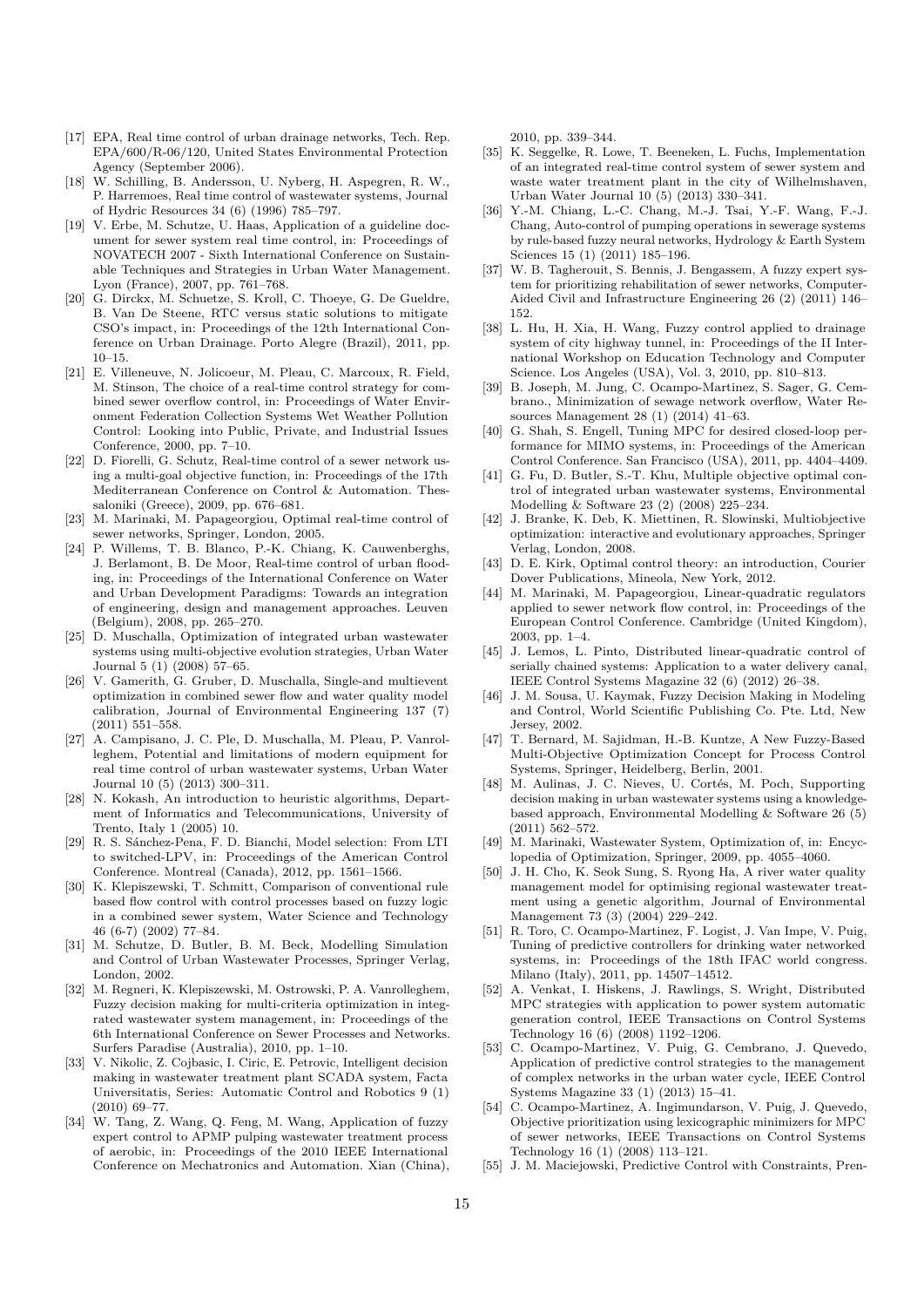tices Hall, London, 2002.

- <span id="page-15-0"></span>[56] M. Regneri, K. Klepiszewski, S. Seiffert, P. Vanrolleghem, M. Ostrowski, Transport sewer model calibration by experimental generation of discrete discharges from individual CSO structures, in: Proceedings of the 2012 International Congress on Environmental Modelling and Software Managing Resources of a Limited Planet. Leipzig (Germany), 2012, pp. 3109–3116.
- <span id="page-15-1"></span>[57] S. Heusch, J. Hild, G. Leugering, M. Ostrowski, Performance and comparison of BlueM.MPC and Lamatto, in: Mathematical Optimization of Water Networks, Springer Basel, 2012, pp. 151– 165.
- <span id="page-15-2"></span>[58] J. Giraldo, S. Leirens, M. Díaz-Granados, J. Rodríguez, Nonlinear optimization for improving the operation of sewer systems: the Bogotá case study. International Environmental Modelling and Software Society (iEMSs), in: Proceedings of the International Congress on Environmental Modelling and Software Modelling for Environments Sake, Fifth Biennial Meeting. Ottawa (Canada), 2010, pp. 1–8.
- <span id="page-15-3"></span>[59] K.-J. Van Heeringen, J. Gooijer, D. Schwanenberg, Practical application of drainage system control by using MPC in Noorderzijlvest, in: Proceedings of the EGU General Assembly Conference. Vienna (Austria), Vol. 15, 2013, pp. 11965–11974.
- <span id="page-15-4"></span>[60] D. Mayne, J. Rawlings, C. Rao, P. Scokaert, Constrained model predictive control: Stability and optimality, Automatica 36 (6) (2000) 789–814.
- <span id="page-15-5"></span>[61] J. H. Lee, Model predictive control: review of the three decades of development, International Journal of Control, Automation and Systems 9 (3) (2011) 415–424.
- <span id="page-15-6"></span>[62] M. Lazar, W. Heemels, D. Muñoz De La Peña, T. Alamo, Further results on robust MPC using linear matrix inequalities, in: Nonlinear Model Predictive Control, Springer, 2009, pp. 89–98.
- <span id="page-15-7"></span>[63] J. S. Kim, Recent advances in adaptive MPC, in: Proceedings of the International Conference on Control, Automation and Systems. Gyeonggi-do (South Korea), 2010, pp. 218–222.
- <span id="page-15-8"></span>[64] A. J. D. Real, A. Arce, C. Bordons, Combined environmental and economic dispatch of smart grids using distributed model predictive control, Electrical Power and Energy Systems 54 (2014) 65–76.
- <span id="page-15-9"></span>[65] T. Tettamanti, I. Varga, Distributed traffic control system based on model predictive control, Periodica Polytechnica Civil Engineering 54 (1) (2010) 3–9.
- <span id="page-15-10"></span>[66] F.-J. Sorcia-Vazquez, C.-D. Garcia-Beltran, G. Valencia-Palomo, G.-V. Guerrero-Ramirez, V.-M. Alvarado-Martinez, M. Adam-Medina, Control predictivo distribuido óptimo aplicado al control de nivel de un proceso de cuatro tanques acoplados, in: Proceedings of the Congreso Nacional de Control Automático. Ensenada (Mexico), 2013, pp. 729–734.
- <span id="page-15-11"></span>[67] C. Ocampo-Martinez, V. Puig, J. Grosso, S. Montes-de Oca, Multi-layer decentralized MPC of large-scale networked systems, in: Distributed Model Predictive Control Made Easy, Springer, 2014, pp. 495–515.
- <span id="page-15-12"></span>[68] S. Leirens, C. Zamora, R. R. Negenborn, B. De Schutter, Coordination in urban water supply networks using distributed model predictive control, in: Proceedings of the 2010 American Control Conference. Baltimore (USA), 2010, pp. 3957–3962.
- <span id="page-15-13"></span>[69] R. R. Negenborn, P. van Overloop, T. Keviczky, B. De Schutter, Distributed model predictive control of irrigation canals, Networks and Heterogeneous Media 4 (2) (2009) 359–380.
- <span id="page-15-14"></span>[70] P. D. Christofides, R. Scattolini, D. Muñoz de la Peña, J. Liue, Distributed model predictive control: A tutorial review and future research directions, Computers and Chemical Engineering 51 (5) (2013) 21–41.
- <span id="page-15-15"></span>[71] E. Ramirez-Llanos, N. Quijano, A population dynamics approach for the water distribution problem, International Journal of Control 83 (9) (2010) 1947–1964.
- <span id="page-15-16"></span>[72] J. Barreiro-Gomez, G. Obando, G. Riaño-Briceño, N. Quijano, C. Ocampo-Martinez, Decentralized control for urban drainage systems via population dynamics: Bogotá case study, in: European Control Conference, Linz, Austria, 2015.
- <span id="page-15-17"></span>[73] P. D. Taylor, L. B. Jonker, Evolutionary stable strategies and

<span id="page-15-24"></span>game dynamics, Mathematical Biosciences 40 (1978) 145–156. [74] P. Malaterre, Modelisation, analysis and LQR optimal control

- of an irrigation canal, Ph.D. thesis, LAAS-CNRS-ENGREF-Cemagref (1994).
- <span id="page-15-25"></span>[75] C. Ocampo-Martinez, A. Ingimundarson, A. Bemporad, V. Puig, Suboptimal hybrid model predictive control: Application to sewer networks, in: Proceedings of the IFAC World Congress. COEX (South Korea), 2008, pp. 5264–5269.
- <span id="page-15-26"></span>[76] C. Lihui, X. Yugeng, L. Dewei, Aggregation-based model predictive control of open channel networks, in: Proceedings of the 29th Chinese Control Conference. Beijing (China), IEEE, 2010, pp. 3170–3175.
- <span id="page-15-27"></span>[77] P. Malaterre, J. Rodellar, Multivariable predictive control of irrigation canals. Design and evaluation on a 2-pool model, in: Proceedings of the International Workshop on Regulation of Irrigation Canals. Rabat (Marroco), 1997, pp. 230–238.
- <span id="page-15-28"></span>[78] P. J. Van Overloop, A. J. Clemmens, R. J. Strand, R. M. J. Wagemaker, E. Bautista, Real-time implementation of model predictive control on Maricopa-Stanfield irrigation and drainage district's WM canal, Journal of irrigation and drainage engineering 136 (11) (2010) 747–756.
- <span id="page-15-29"></span>[79] V. Puig, G. Cembrano, J. Romera, J.-J. Quevedo, B. Aznar, G. Ramón, J. Cabot, Predictive optimal control of sewer networks using CORAL tool: application to Riera Blanca catchment in Barcelona, Water Science & Technology 60 (4) (2009) 869–878.
- <span id="page-15-30"></span>[80] E. E. Visser, Model predictive control of wastewater systems, Master's thesis, University of Twente (2013).
- <span id="page-15-31"></span>[81] M. Xu, P. V. Overloop, N. van de Giesen, On the study of control effectiveness and computational efficiency of reduced Saint-Venant model in model predictive control of open channel flow, Advances in Water Resources 34 (2) (2011) 282 – 290.
- <span id="page-15-32"></span>[82] C. Zamora, J. M. Giraldo, S. Leirens, Model predictive control of water transportation networks, in: Proceedings of the ANDESCON. Bogota (Colombia), 2010, pp. 1–6.
- <span id="page-15-33"></span>[83] W. Barreto, Z. Vojinovic, R. Price, D. Solomatine, Multiobjective evolutionary approach to rehabilitation of urban drainage systems., Journal of Water Resources Planning and Management 136 (5) (2010) 547–554.
- <span id="page-15-18"></span>[84] A. Elliott, S. Trowsdale, A review of models for low impact urban stormwater drainage, Environmental Modelling & Software 22 (3) (2007) 394-405
- <span id="page-15-19"></span>[85] G. Freni, M. Maglionico, G. Mannina, G. Viviani, Comparison between a detailed and a simplified integrated model for the assessment of urban drainage environmental impact on an ephemeral river, Urban Water Journal 5 (2) (2008) 21 – 31.
- <span id="page-15-20"></span>[86] P. M. Bach, W. Rauch, P. S. Mikkelsen, D. T. McCarthy, A. Deletic, A critical review of integrated urban water modelling urban drainage and beyond, Environmental Modelling & Software 54 (2014) 88–107.
- <span id="page-15-21"></span>[87] J. Henonin, B. Russo, O. Mark, P. Gourbesville, Real-time urban flood forecasting and modelling – a state of the art, Journal of Hydroinformatics 15 (3) (2013) 717 – 736.
- <span id="page-15-22"></span>[88] C. Nasello, T. Tucciarelli, Dual multilevel urban drainage model, Journal of Hydraulic Engineering 131 (9) (2005) 748 – 754.
- <span id="page-15-23"></span>[89] G. Mannina, G. Viviani, Receiving water quality assessment: comparison between simplified and detailed integrated urban modelling approaches, Water Science and Technology 62 (10) (2010) 2301–2312.
- <span id="page-15-34"></span>[90] V. Te Chow, Open channel hydraulics, McGraw-Hill Book Company, Inc, New York, 1959.
- <span id="page-15-35"></span>[91] A. Mailhot, S. Duchesne, Design criteria of urban drainage infrastructures under climate change, Journal of Water Resources Planning and Management 136 (2) (2009) 201–208.
- <span id="page-15-36"></span>[92] L. A. Garcia-Gutierrez, E. Escobar, J. Barreiro-Gomez, N. Quijano Silva, C. Ocampo-Martinez, D. Tellez, On the modeling and real-time control of urban drainage systems: A survey, in: Proceedings of the 11th International Conference on Hydroinformatics. New York (USA), 2014, pp. 1–8.
- <span id="page-15-37"></span>[93] X. Litrico, V. Fromion, Modeling and Control of Hydrosystems, Springer, London, 2009.